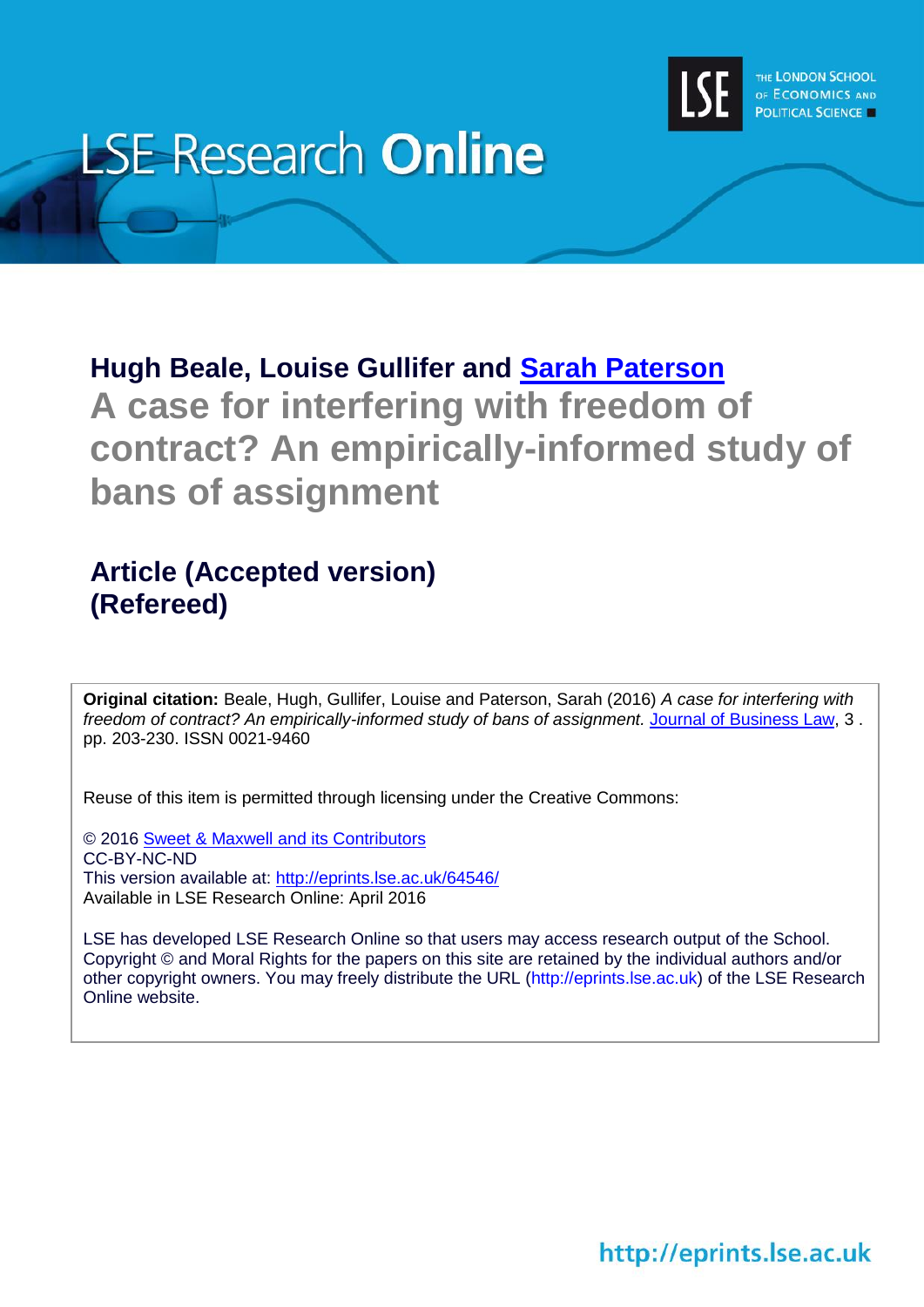#### **A CASE FOR INTERFERING WITH FREEDOM OF CONTRACT? AN EMPIRICALLY-INFORMED STUDY OF BANS ON ASSIGNMENT**

#### **Hugh Beale,\* Louise Gullifer\*\* and Sarah Paterson\*\*\***

*Do "bans on assignment" of trade receivables cause serious problems with receivables financing? Should Government render them ineffective? Two empirical investigations suggest that though there are good reasons for using BoAs, they cause disproportionate problems to SMEs needing to factor their debts, and there is a good case for intervention.*

#### **PART 1: INTRODUCTION**

#### **(a) Introduction**

This article is about clauses in the contracts between a business and its customer which prohibit the supplier assigning receivables arising under the contracts. These clauses are sometimes called "prohibitions on assignment", sometimes "anti-assignment clauses"; but in the industry it seems most common to call them "bans on assignments" or BoAs. This is how we will refer to them in this article. There is an argument that BoAs do little for the customer while posing a serious problem for small suppliers, and only appear when the customer has the bargaining power to dictate the terms of the contract. This paper draws on empirical work to consider whether, notwithstanding English law's commitment to commercial parties' freedom to agree their own terms, there is a case for legislation to render BoAs in contracts for the supply of goods and services ineffective.

Receivables financing is of enormous importance, particularly to smaller businesses. On the one hand, except in the retail sector, smaller businesses are likely to have to accept payment for goods or services that they have supplied on credit terms. This means that they are likely to be short of working capital, for example to pay employees. On the other, the resulting receivables will often comprise a very large proportion of their assets. Larger businesses may have other assets which they can use as security for an overdraft or other forms of financial accommodation; but much of the value of many small businesses is likely to be locked up in its receivables. This means that anything which may prevent the business from being able to obtain financing on the strength of its receivables – whether by selling the receivables outright to a factor or invoice discounter, or by charging them to secure a loan from another financier – may have serious consequences.

In many jurisdictions BoAs have already been rendered wholly or partially ineffective by legislation. In 2015 the UK Government took a legislative power to nullify BoAs of invoice receivables in the Small Business, Enterprise and Employment Act 2015.<sup>1</sup> The Department for Business Innovation and Skills (henceforth BIS) subsequently published a consultation paper together with draft regulations in

<u>.</u>

<sup>\*</sup> Professor of Law, University of Warwick and Senior Research Fellow, Harris Manchester College, Oxford. \*\* Professor of Commercial Law, University of Oxford and Fellow and Tutor in Law, Harris Manchester

College, Oxford

Assistant Professor of Law, the London School of Economics and Political Science

<sup>&</sup>lt;sup>1</sup> Small Business, Enterprise and Employment Act 2015, s 1.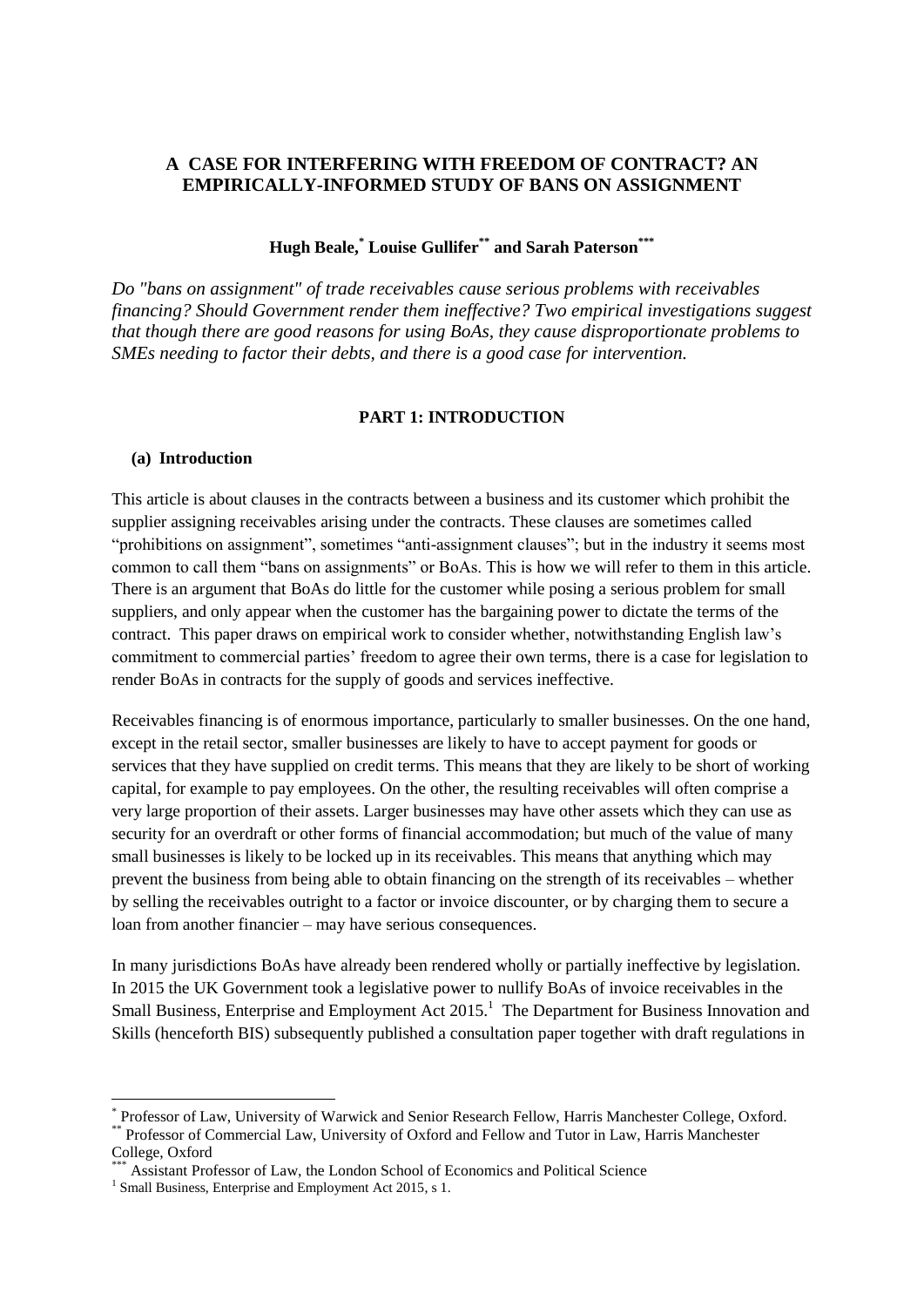which it proposed to nullify outright such a BoA, subject to some exceptions.<sup>2</sup> This article provides some empirical evidence to inform the debate, based on two qualitative studies. One was carried out by Hugh Beale and Louise Gullifer in 2011 ('the 2011 study').<sup>3</sup> It was funded by the Asset Based Finance Association ('ABFA'), who stressed from the outset that it wanted a completely independent view to be taken. The second was carried out in 2014 by all the authors of this paper as part of the work of the Secured Transactions Law Reform Project ('the 2014 study'). It is the purpose of this article to draw tentative conclusions from these (admittedly quite small scale) surveys about how much BoAs are an obstacle to receivables financing, in what areas problems are most severe and the possible costs of working around difficulties. We will then offer some suggestions for the current debate on reform of the law based on our conclusions.

The 2011 study involved interviewing a number of people involved in receivables financing about their experience of BoAs – why BoAs are used, what effect they have and whether they are necessary. Three categories of people were interviewed, face-to-face or by telephone. These were representatives of financiers, buyers who use BoAs in their terms and conditions of purchase and businesses that seek to use receivables financing - in particular businesses that were thought to have had difficulties in obtaining receivables financing because one of more of their major customers insisted on a BoA. An officer of an organisation which represents finance directors and two officers from two organisations that help small businesses find finance were also interviewed.

The second study was prepared as part of a seminar which the Secured Transactions Law Reform Project held in May 2014 to explore and discuss the merits of an online register for all security interests, including outright assignments of receivables. 4 The seminar brought together many members of the receivables financing industry and two of the presentations focused on BoAs.<sup>5</sup> The survey was distributed at the seminar and attendees asked to complete it. The survey was subsequently posted on the Secured Transaction Law Reform Project website and a small number of respondents completed it through this forum.<sup>6</sup>

The terminology in this area can be confusing, so we have tried to adopt a standard terminology for the whole of this article. We will normally refer to the parties as "the supplier" (the business who is being financed and who sells or charges its receivables), "the financier", and "the customer" (the person who owes the receivable as a result of a sale or supply contract).

#### **(b) The background in brief**

As we explain in more detail in the next part, in the absence of a BoA, under English law receivables are freely assignable without the need for the customer's consent. If the customer is notified of the assignment, it must pay the financier; if it pays the supplier, by accident or design, it will not be discharged and can be made to pay again. Notice of assignment also affects defences that the customer may rely on to reduce or avoid payment. After it has received notice of an assignment, the customer can still rely on counterclaims that arise out of the same contract as the contract pursuant to which the receivable arose (and closely related counterclaims) and it may set-off other liquidated

<sup>&</sup>lt;sup>2</sup> Draft Business Contract Terms (Restrictions on Assignment of Receivables) Regulations 2015 (The 2015 Regulations). Consultations on the drafting of the regulations continue at the time of writing.

<sup>&</sup>lt;sup>3</sup> With the assistance of Anna Kloeden, a DPhil student from Magdalen College, Oxford.

<sup>4</sup> For further details on the Secured Transactions Law Reform Project, see http://securedtransactionslawreformproject.org/ <sup>5</sup> Presentations available for download at http://securedtransactionslawreformproject.org/past-events/

<sup>6</sup> *ibid.*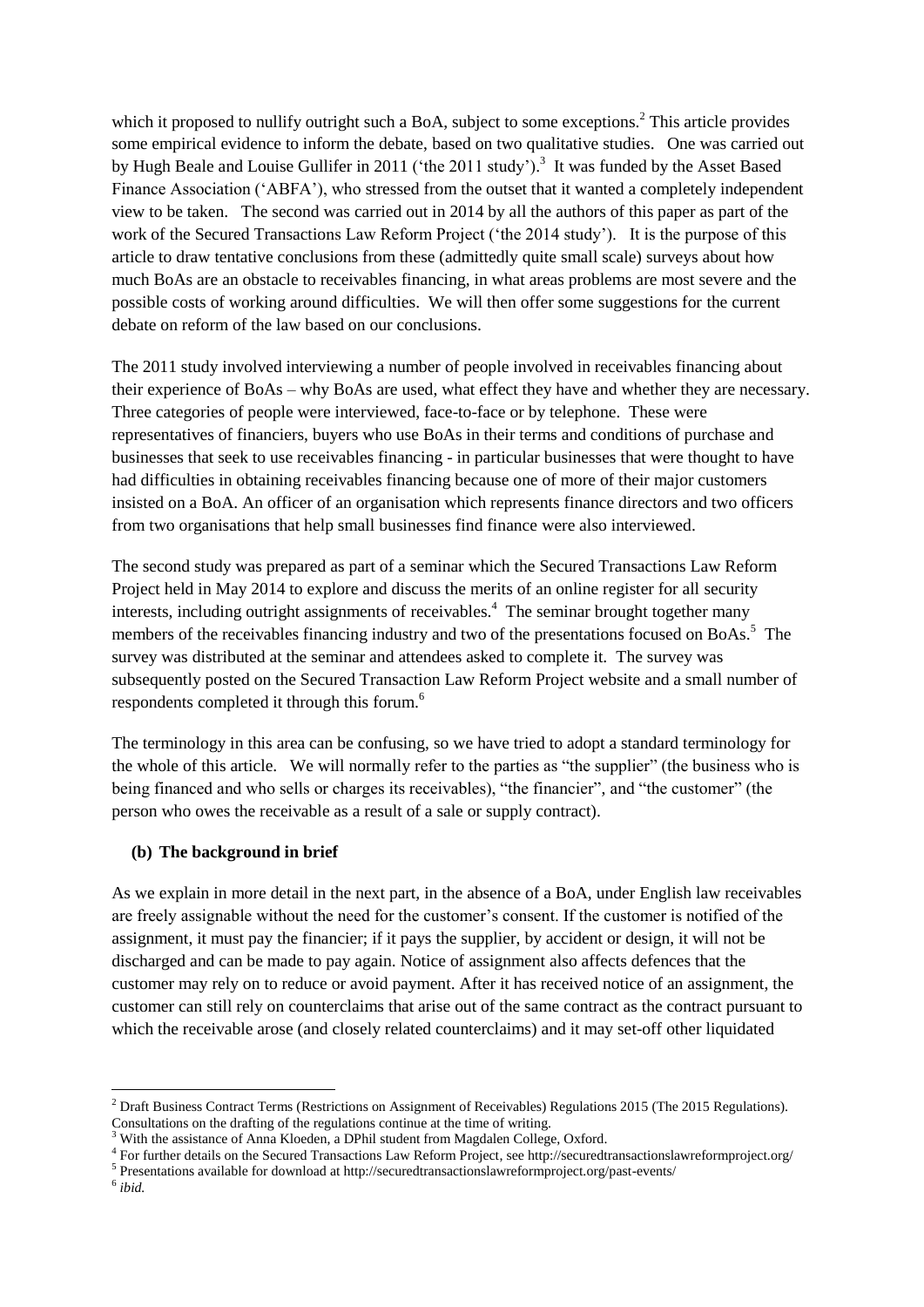claims which had arisen before the date of notice, but it loses the right to set off other claims that may arise in the future.

Many contracts for goods or services, especially when they are standard terms drafted for a buyer of goods or services, contain a BoA. These are said to make it much more difficult for the supplier to obtain receivables financing. Because the clause will prevent the financier being able to enforce the debt in the normal way, and because there is a risk that if the customer pays the supplier, the supplier may dispose of the money before the financier can claim it, a concern arises that financiers may refuse to give credit against such receivables, or at least will do so only at a significantly reduced level. BoAs are also said to put up the cost to financiers because they must check each receivable to see whether or not it contains a BoA and, if necessary, try to negotiate a waiver of the clause by the customer. If they are not successful in this, they may have either to take additional steps to safeguard their position (such as taking a floating charge over the supplier's assets as a whole, and negotiating with any other financier that already has a such a charge), or they may have to refuse credit altogether. The result is a concern that BoAs at best increase the cost of an essential form of credit and at worst starve businesses of credit – in particular, smaller businesses which are most dependent on their receivables to raise financing.

In discussions that have taken place in many jurisdictions as to whether BoAs should be rendered ineffective, $\alpha$  there are typically put forward a number of standard reasons for the use of BoAs and some standard arguments as to why they should be rendered ineffective. The questions asked in the two studies were designed to test whether, and how far, these arguments apply to the receivables financing market in the UK. Our findings will be examined in Parts 3 and 4 of this article.

The standard explanations for the use of BoAs are as follows:  $8$ 

- (1) Sometimes the clause is an accident, based on misunderstanding. Many businesses want their contractual counter-party to perform the contractual obligations itself, rather than to pass responsibility for performing to another person or to get another person to do the work as a sub-contractor. They therefore include a clause prohibiting assignment of the contract. In fact a prohibition on assignment is completely unnecessary for the first purpose: it is not possible for a contracting party to transfer its obligations to another person without the consent of the other party to the contract. For the second purpose such a clause is ineffective: subcontracting does not involve assignment. What is needed is a prohibition on sub-contracting without consent. But the effect of a general prohibition on assignment of "the contract" or "the right and obligations under the contract" is to prohibit, at least as against the customer, the assignment of the sums to be paid for the goods delivered or work done.
- (2) The customer is concerned that a notice of assignment might be overlooked, so that it pays the wrong party and may have to pay again.
- (3) The customer may not want to have to change its accounting systems to ensure that the financier is paid and not the supplier.

 $7$  See part 5.

<sup>&</sup>lt;sup>8</sup> See e.g. O Akseli, 'Contractual prohibitions on assignment of receivables: an English and UN perspective' [2009] JBL 650, 656.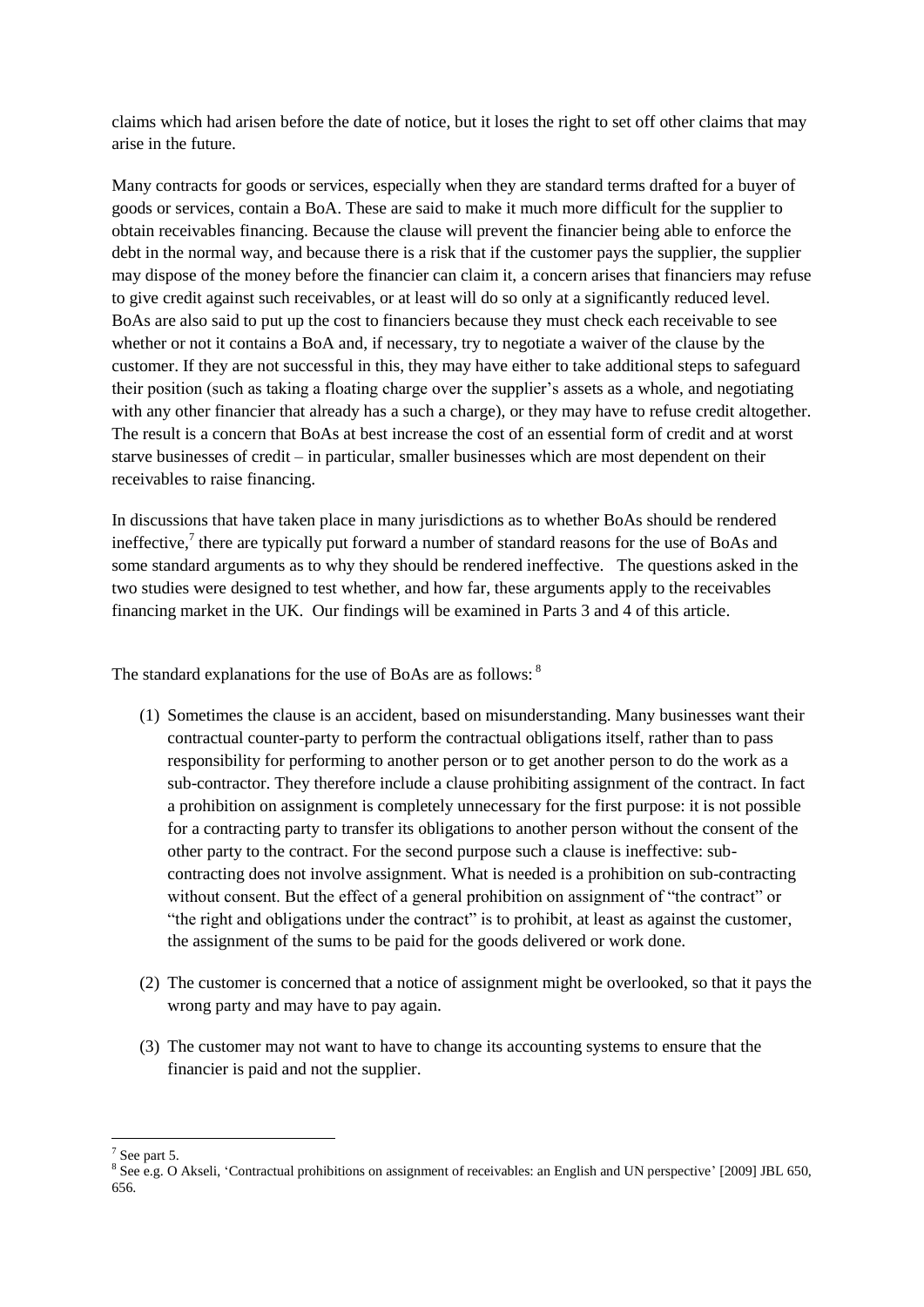- (4) The customer wants to deal only with its original contracting party, whose commercial attitude towards demanding payment or settling any disputes may be very different to that of a financier, which is likely to be a professional financier.
- (5) The customer wants to be able to rely on set-offs which arise from other contracts and which may come into existence only after it has received notice of assignment.<sup>9</sup>

Two arguments against rendering BoAs ineffective should also be noted at this stage:

- (1) The notion of freedom of contract requires that parties should be free to contract on whatever terms they wish, and this should include the freedom to agree on a BoA.<sup>10</sup>
- (2) If legislation prohibits BoAs, it will be impossible to identify all the contracts which might be affected by the ban in order to assess whether exemptions are needed.<sup>11</sup>

The standard arguments made in favour of rendering BoAs in contracts giving rise to receivables ineffective seem to be these:

- (1) A well–run business, particularly the larger business which is the typical user of BoAs, should be able to manage its accounts department well enough to avoid overlooking a notice of assignment and paying the wrong person.
- (2) In these days of electronic transfers, the cost of changing the destination of the payment is minimal.
- (3) The attitude of the creditor is very important in relation to some debts for example, a business that has taken a loan, particularly a loan repayable on notice, from Nice Bank A may be justifiably upset if it discovers that it is now dealing with Nasty Bank B. But this is really not relevant when the debt is a receivable in respect of goods or services that have been supplied – the money is payable at the end of the credit period and there is no more to it.<sup>12</sup>
- (4) The question of set-off seldom arises with receivables, since normally the only justification for non-payment will relate to the goods themselves (and this can be raised even after notice of assignment); the parties will not be involved in other mutual dealings that might give rise to set-offs. $^{13}$
- (5) It is practically impossible for a receivables financier to check all the relevant contracts to see whether or not they contain a BoA.<sup>14</sup>
- (6) The clauses are, therefore, a serious hindrance to the supplier/would-be assignor, without bringing any real benefit to the customer/account debtor. If the parties were of equal

<u>.</u>

<sup>&</sup>lt;sup>9</sup> BIS have asserted that their proposal was that "mutuality is not affected when an invoice is assigned": see BIS, 'Nullification of Ban on Invoice Assignment Clauses: Summary of Responses' (March 2015) 9. It is not entirely clear what is meant by this; set off is considered in more detail below.

<sup>10</sup> This argument appears to have featured significantly in the responses to BIS's consultation paper: *ibid* 5. See also R Calnan,'Ban the Ban: Prohibiting Restrictions on Assignment of Receivables' (2015) 3 JIBFL 136, 137.

 $11$  See BIS, 'Summary of Responses' (n 9), 6.

<sup>&</sup>lt;sup>12</sup> The BIS proposal suggests that financial services contracts should be excluded from the scope of the 2015 Regulations: BIS, 'Summary of Responses' (n 9) 6.

<sup>&</sup>lt;sup>13</sup> BIS, 'Summary of Responses' (n  $\frac{9}{9}$ ) 9-10.

<sup>&</sup>lt;sup>14</sup> Though a standard argument, this does not seem to apply in the UK context, see parts 3 and 4.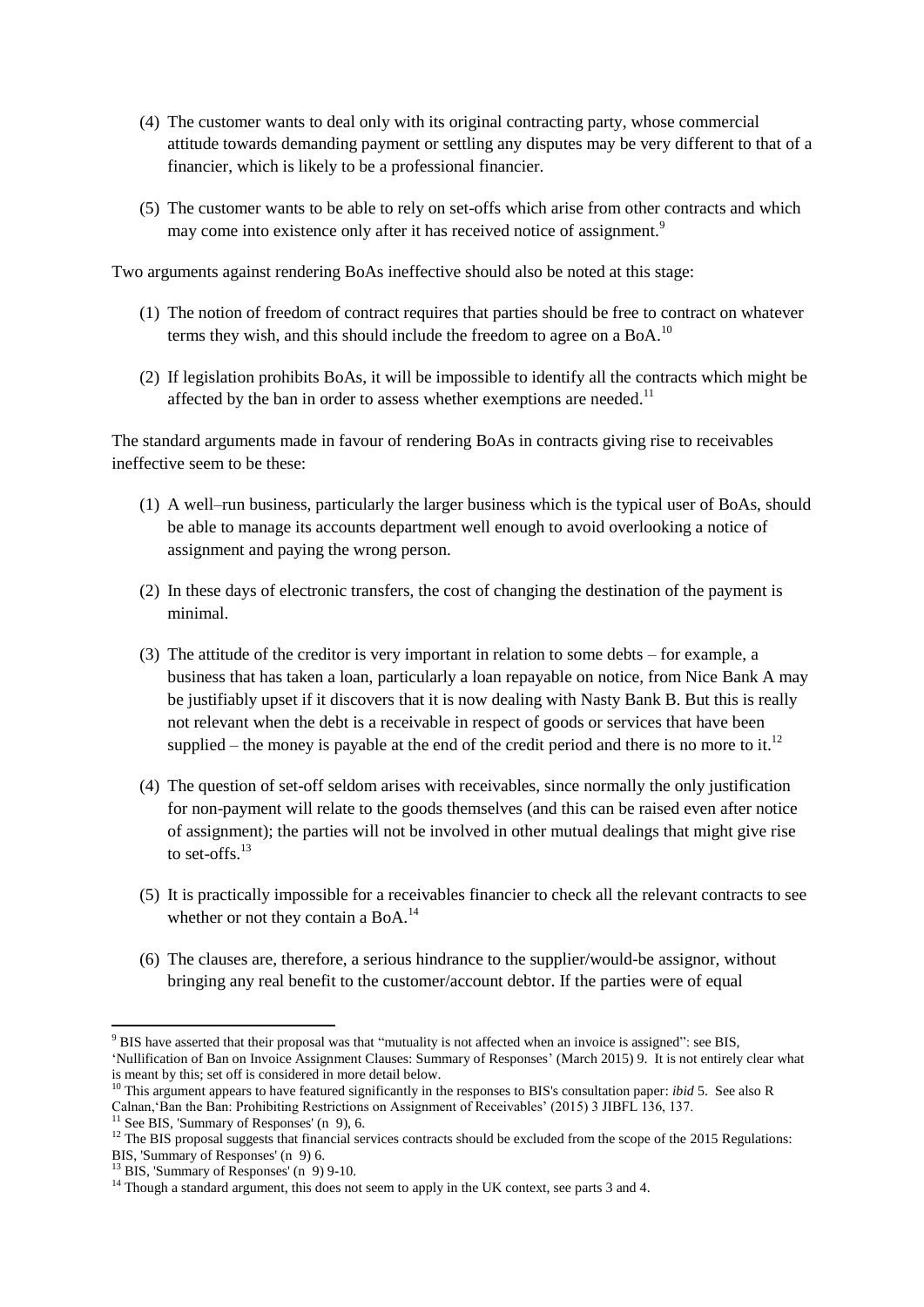bargaining weight and sophistication, BoAs would not be included in the contracts. They are usually found in standard form contracts drafted unilaterally by large customers. Even if the supplier is sufficiently sophisticated to look out for BoAs and object to them, the large customer will simply insist on them. The individual supplier, even though it would be prepared to adjust its prices to allow for any additional marginal costs to the customer were the BoA to be removed, will in practice be unable to get the terms changed, or will find the cost of trying to do so exceeds the likely benefit. Therefore BoAs are not only unfair but inefficient and they should be banned.

(7) Those who argue that exemptions to nullification (other than financial services contracts) may be required are unable to provide examples.<sup>15</sup>

Part 2 of this article considers how English law has resolved the arguments over the legal effect of bans on assignment, the adaptations used by the finance market to address the relatively hostile legal environment which otherwise arises for the receivables financing industry and the issues which these 'workarounds' raise. Part 3 presents a summary of the 2011 study and draws some tentative conclusions about the case for reform of English law on bans on assignment. Part 4 presents a summary of the 2014 study and considers both the extent to which it supports the conclusions from the 2011 summary and what both studies together tell us about the shape of any reform initiative. Part 5 examines how other jurisdictions, which have wholly or partially accepted the arguments in favour of overriding BoAs, have tackled reform in the area. Part 6 concludes.

#### **PART 2: THE LAW**

#### **(a) Statutory assignment and equitable assignment**

<u>.</u>

As we explained in 1(b), when a receivables financier buys receivables, the transfer is usually effected by assignment. There are two methods of assignment. One is laid down in section 136 of the Law of Property Act 1925, which requires certain formalities to be fulfilled, for example, that the customer is notified of the assignment in writing. This method we call 'statutory assignment'. The benefit of statutory assignment is that the financier is able to sue on the receivable in its own name, without involving the supplier. In effect, the supplier loses all right to the receivable which is then owed by the customer to the financier. This is the method of assignment that is used in factoring (notification financing). The other method is known as 'assignment in equity', or 'equitable assignment'. For this kind of assignment to be effective, none of the formalities laid down in section 136 are required. The only requirements are that the supplier agrees to assign the receivables to the financier, and that there is "executed consideration" for that promise: this will usually mean that the financier has advanced at least something to the supplier. This is the method of assignment which is used in non-notification invoice discounting.

In the context of receivables financing, the most significant benefit of an equitable assignment is that there is no need to notify the customer of the assignment. An equitable assignment is effective

<sup>&</sup>lt;sup>15</sup> As described above, BIS proposed exemptions for financial services contracts. It also proposed exemptions for consumer contracts and tenancy agreements. Although respondents to the BIS consultation made the point that contracts may be caught by the ban which ought to be excluded, they did not provide examples to support the view: BIS, 'Summary of Responses' (n 9) 6.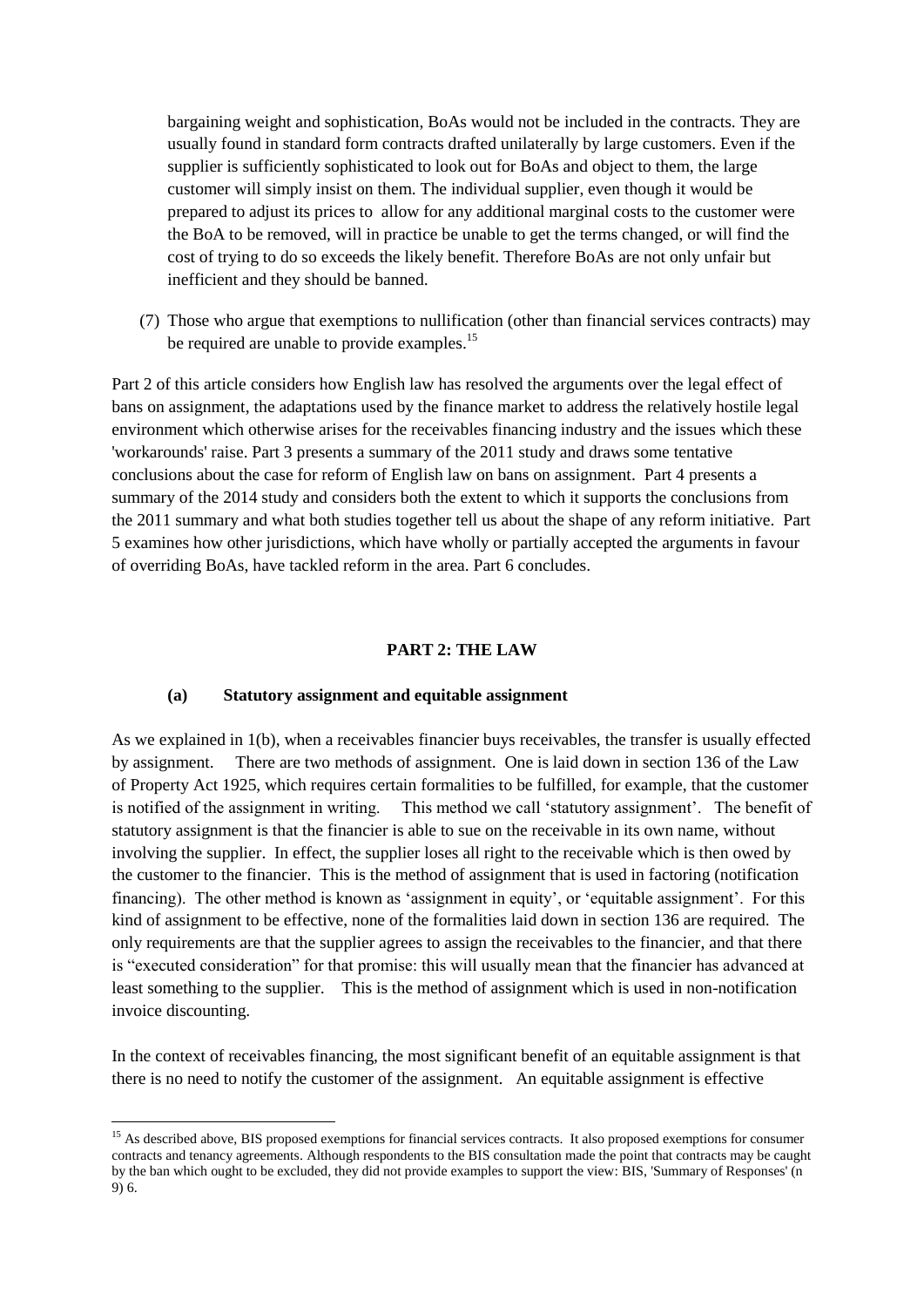against third parties such as the liquidator of the supplier and, subject to certain priority rules, against another assignee. Thus the assignee (the financier) should be protected even though the customer will pay the assignor (the supplier). The drawback is that, at least in theory, the financier is unable to enforce the assigned receivable in its own name and has to join the supplier to any enforcement proceedings against the customer. Joinder, however, is easily done and may not even always be necessary.<sup>16</sup> Receivables financiers will usually include in the financing agreement a right to convert an equitable assignment into a statutory assignment, by giving notice to the customer, in case it becomes necessary for the financier to enforce the receivable (for example, if the supplier becomes insolvent).

Two further effects of notice to the customer of the assignment should be noted at this stage. First, once the customer has notice of assignment it cannot obtain a good discharge by paying the supplier and must pay the financier.<sup>17</sup> Secondly, the customer can assert *any* set-off which arises against the supplier before notice, while it can only assert set-offs arising after notice which arise from the assigned contract itself (or a closely connected cross-claim).<sup>18</sup>

At this point we should note that an argument has sometimes been made that, on assignment of the receivable, the customer is no longer able to set off any claims it has against an insolvent supplier, even those arising before notice or those arising after notice from the same contract. This is because insolvency set off applies mandatorily in an insolvency, and it is an essential condition of insolvency set off that the claims are mutual, that is between the same parties and in the same capacities.<sup>19</sup> The argument runs that mutuality is broken because the customer's claim is against the supplier but the customer owes the debt to the receivables financier.<sup>20</sup> However, this is to misunderstand the position. On an assignment, unless the original contract between the customer and the supplier provides otherwise, the receivables financier takes subject to these rights of set off. As a result, the receivable financier's claim is limited to the debt after set off, so that mutuality is not broken for the purposes of the set off itself. $^{21}$ 

#### **(b) BoAs**

<u>.</u>

So far we have considered receivables arising from contracts which do not include a clause prohibiting assignment. However, as explained in 1(a), some customers include a clause in the

<sup>16</sup> *William Brandt's Sons & Co v Dunlop Rubber Co* Ltd [1905] 2 AC 454 (HL); *Sim Swee Joo Shipping Sdn Bhd v Shirlstar Container Transport Ltd* (unreported) 17 February 1994 (QB); *Raiffeisen Zentralbank Österreich AG v Five Star General Trading LLC* [2001] EWCA Civ 68, [2000] 1 All ER (Comm) 897 [60]. See also *Kapoor v National Westminster Bank* [2011] EWCA Civ 1083, [2012] 1 All ER 1201 [30]–[45] (Etherton LJ); and obiter dicta in *Roberts v Gill & Co* [2010] UKSC 22, [2007] All ER (D) 89 [67] (Lord Collins), [127] (Lord Clarke).

<sup>17</sup> *Brice v Bannister* (1878) 3 QBD 569.

<sup>18</sup> *Roxburghe v Cox* (1881) 17 Ch D 520*; Government of Newfoundland v Newfoundland Rly Co* (1888) 13 App Cas 199 (HL)*; Business Computers Ltd v Anglo-African Leasing Ltd* [1977] 2 All ER 741 (Ch) 748. Certain respondents to the BIS proposals argued that a customer should be able to raise all rights of set off against the receivables financier which it would have had against the supplier: see BIS, 'Summary of Responses' (n 9), 10.

<sup>19</sup> Insolvency Rules 1986, SI 1986/1925, r 4.90, r 2.85. On the mandatory nature of insolvency set off see *National Westminster Bank Ltd v Halesowan Presswork & Assemblies Ltd* [1972] AC 785, [1972] 1 All ER 641.

<sup>&</sup>lt;sup>20</sup> See LC Ho, 'Rationality in Company Law (Publication Review)<sup>'</sup> (2010) 126 LQR 328-331 and 'The Law of Personal Property (Publication Review)' (2014) 130 LQR 688-691. For a more detailed explanation of the argument (which the author goes on to refute) see F Collacao Moraes, 'The Mutuality of Assignment in Subordination' (2014) CRI 187.

<sup>21</sup> *Ibid* and P Pichonnaz and L Gullifer *Set Off in Arbitration and Commercial Transactions* (Oxford: OUP), 12.53. Support for this position is found in *In re South Blackpool Hotel Co ex p James* (1869) LR 8 Eq 255 and *Re Pinto Leite and Nephews* [1929] 1 Ch 221 [232] and [286], both cited in Collacao Mores, 'The Mutuality of Assignment in Subordination' (n 20) and both dealing with the right of the liquidator of the debtor to set off claims against the assignor against amounts owing to the assignee.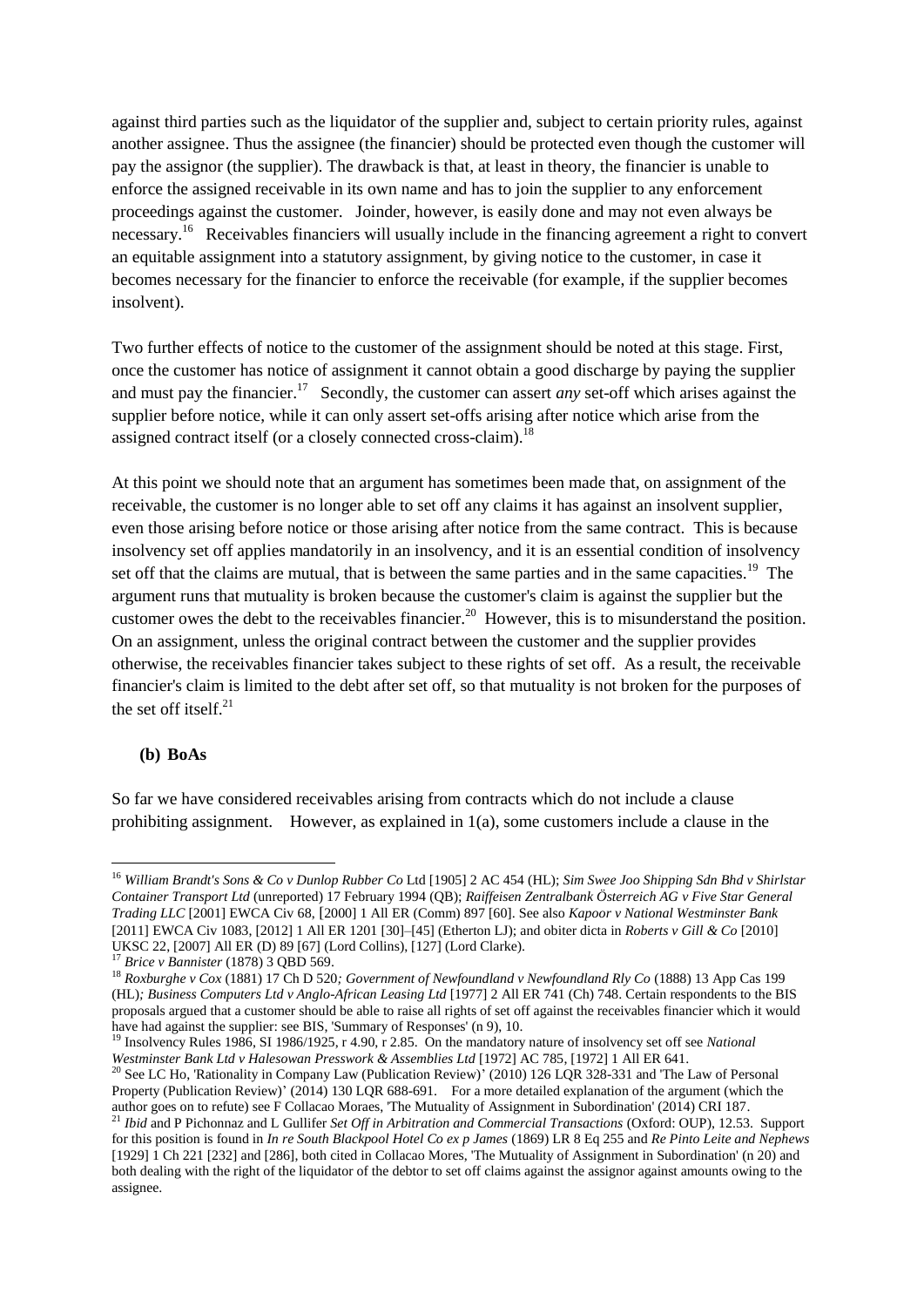contract giving rise to the receivable which prohibits the assignment of the benefit of the contract. Depending on the construction of the clause, this can include a prohibition of the assignment of the receivable which arises once the contract is performed (a BoA). What difference does this make to the analysis in the previous paragraphs? It should be remembered that the purpose of such a clause is to protect the customer. So one would expect that while a BoA should affect the relationship between the customer and the supplier, preventing the financier from stepping in and enabling the customer to get a good discharge by paying the supplier, it should not affect the relationship between the supplier and the financier. This appears to be broadly the position in English law, but neither proposition is entirely clear.

#### *(i) The effect of a BoA on the customer*

As between the customer on the one hand and the supplier or financier on the other, it seems clear that a receivable arising out of a contract that contains a BoA cannot be the subject of a statutory assignment.<sup>22</sup> This means that if the customer is given notice of such an assignment, it can refuse to pay the financier and insist on paying the supplier, and that if it pays the supplier it can obtain a good discharge from the debt. Further, if the customer does not pay, it cannot be sued by the financier in its own name. An equitable assignment of a receivable containing a BoA, though, will in many respects not affect the customer. Thus if a financier which has taken an equitable assignment notifies the customer of the assignment, whereas in the absence of a BoA the notice will normally turn an equitable assignment into a statutory assignment, if there is a BoA the customer can still refuse to pay the financier and can get a good discharge by paying the supplier.

Further, a customer can rely on a set-off arising between it and the supplier even after it has received notice of the assignment. Some commentators have queried the availability of set off in the insolvency of the supplier.<sup>23</sup> This is a result of the effect of the BoA as between the supplier and the financier where the receivable has not yet been paid by the customer, and is therefore considered below.<sup>24</sup>

What is also not clear is whether the customer is entirely free from interference by the financier. This is because it is not settled whether the financier can force the supplier to sue, in particular by bringing an action in which the supplier, if it will not co-operate, is joined as a co-defendant with the customer. We return to this later.<sup>25</sup>

#### *(ii) BoAs as between supplier and financier*

The second proposition, that the anti-assignment clause will not affect the position as between the supplier and the financier, also seems to be broadly correct. However, often the legal basis on which this result has been reached is one of construction, so that the exact effect of any clause will depend on its wording, and the manner in which a court will interpret it.<sup>26</sup> We need to distinguish two cases:

<u>.</u>

<sup>22</sup> *Linden Gardens Trust Ltd v Lenesta Sludge Disposals Ltd* [1994] 1 AC 85 (HL) 106-9. Of course, the true effect of a clause will always depend on its exact wording, and the case of *Linden Gardens*, though laying down certain principles, was considering a particular form of words.

 $23$  See Ho (n 20)

<sup>&</sup>lt;sup>24</sup> See Part II(b)(ii)(a).

 $25$  See Part II(b)(ii)(b).

<sup>&</sup>lt;sup>26</sup>Linden Gardens Trust Ltd v Lenesta Sludge Disposals Ltd [1994] 1 AC 85 (HL) 106-9.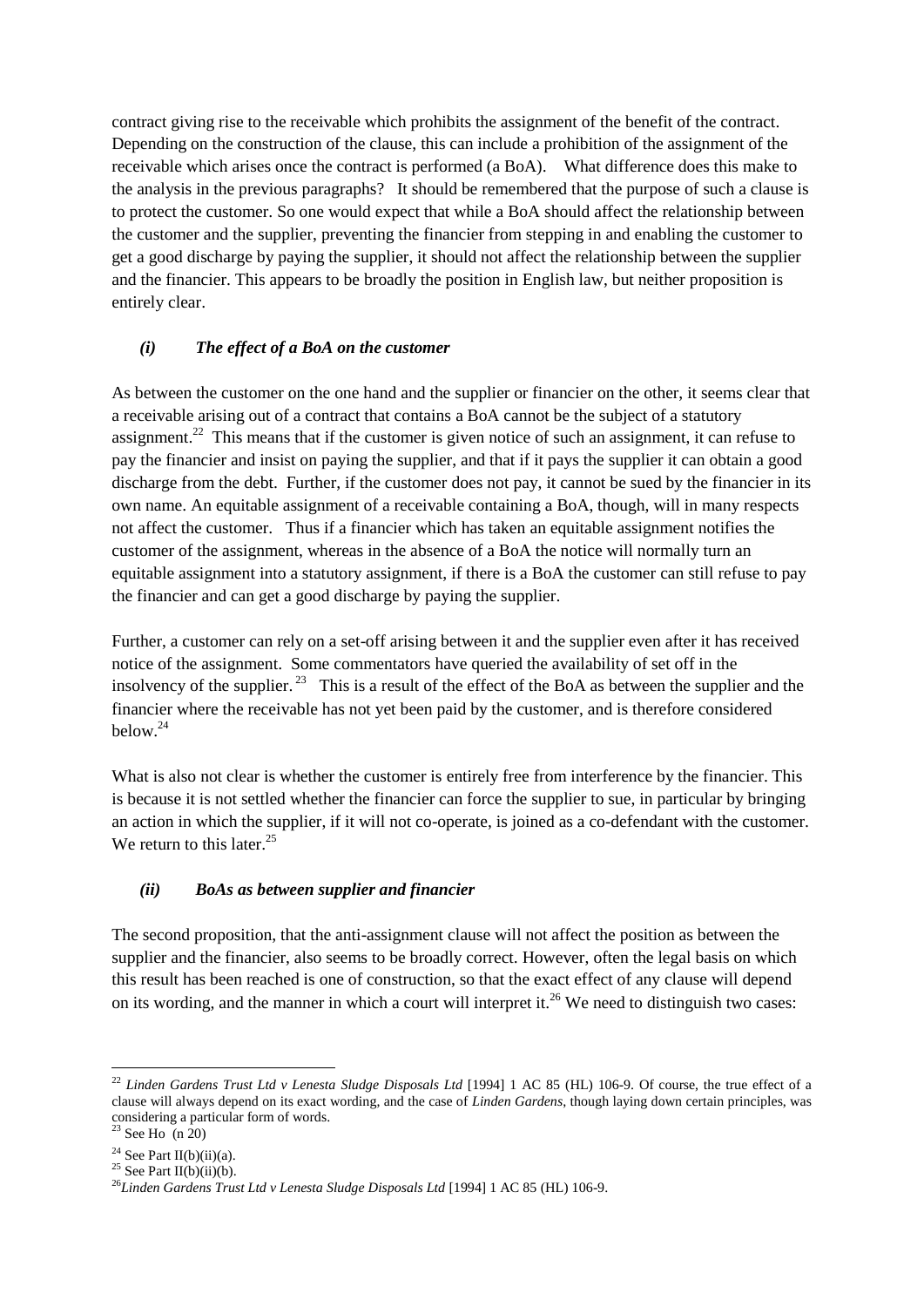where the receivable assigned has been paid (so that it is the proceeds that are in issue) and when it has not.

#### **a. Sums that have been paid by the customer ("proceeds")**

When there is no prohibition on assignment but the customer is not notified of the assignment and pays the supplier, the supplier holds these proceeds on trust for the financier. There is very often an express declaration of trust, and the supplier usually opens a trust account into which the proceeds are paid, but in fact a trust would arise even if not expressly declared, $27$  so that the proceeds are not available to the supplier's other creditors if it became insolvent.

It is unlikely that a court would interpret a BoA as prohibiting an assignment of the monies paid pursuant to the contract once they are in the hands of the assignor.<sup>28</sup> Such a construction is not likely to have been intended by the parties to the contract and, even if it were, there is a strong argument that such an effect would be void as against public policy.<sup>29</sup> This is on the basis that the customer has no interest in preventing such a trust arising<sup>30</sup> and cannot, by contract, prevent the assignor from alienating what has become its own property.

Thus, where receivables are assigned by a supplier to a financier, once a receivable has been paid, the supplier holds the proceeds on trust for the financier even if there is a BoA. Although there is no direct authority on this point, there are a number of important dicta in the cases,  $31$  and this view is supported by many influential commentators.<sup>32</sup> This is the case whether or not there is an express declaration of trust over the proceeds.

#### **b. The right to receivables that have not yet been paid**

The more difficult question is the effect of the anti-assignment clause on the position before the receivable is paid by the customer and, in particular, on the ability of the financier to enforce the receivable.<sup>33</sup>

Any action to enforce the debt would need to be brought by the supplier<sup>34</sup> against the customer. However, if the supplier refuses to bring such an action, it will be in breach of its contract with the financier, as the obligation to enforce would be an express or implied term of the contract of assignment. Arguably, the financier could obtain an order for specific performance of the contract to force the supplier to sue. We say 'arguably' because there is academic debate as to whether an antiassignment clause is merely a contractual restriction, such that there is still an equitable assignment of

<u>.</u>

<sup>27</sup> *G.E. Crane Sales Pty. Ltd. v Commissioner of Taxation* (1971) 126 CLR 177 (HCA) 213-4; *Barclays Bank Ltd. v Willowbrock International Ltd.* [1987] 1 FTLR 386 (CA).

<sup>&</sup>lt;sup>3</sup> Re Turner Corporation Ltd (In Liquidation) (1995) 17 ACSR 761 (FCA) 767.

 $^{29}$  R Goode, 'Inalienable Rights?' (1979) 42 MLR 553.

<sup>&</sup>lt;sup>30</sup> As by the time the trust arises, the debtor will already have paid the original creditor and will be discharged.

<sup>31</sup> *Re Turcan* (1888) 40 Ch D 5, 10-11; supported by Lord Browne-Wilkinson in *Linden Gardens Trust Ltd v Lenesta Sludge Disposal Ltd* [1994] 1 AC 85 (HL) 106; and Waller and Rix LJJ in *Barbados Trust Co Ltd v Bank of Zambia* [2007] EWCA Civ 148 [28], [77].

 $32$  B Allcock, 'Restrictions on the Assignment of Contractual Rights' [1983] CLJ 328, 335–336; G Tolhurst, 'Prohibitions on Assignment and Declaration of Trust' [2007] LMCLQ 278; G McMeel, 'The Modern Law of Assignment: Public Policy and Contractual Restrictions on Transferability' [2004] LMCLQ 483, 507-508; M Smith & N Leslie, *The Law of Assignment* (2nd edition, Oxford, OUP 2013) 524.

<sup>&</sup>lt;sup>33</sup> For the distinction between the proceeds and the debt see M Bridge, 'The Nature of Assignment and Non-Assignment Clauses' (2015) LQR (forthcoming).

<sup>&</sup>lt;sup>34</sup> This would include the liquidator or administrator of the supplier.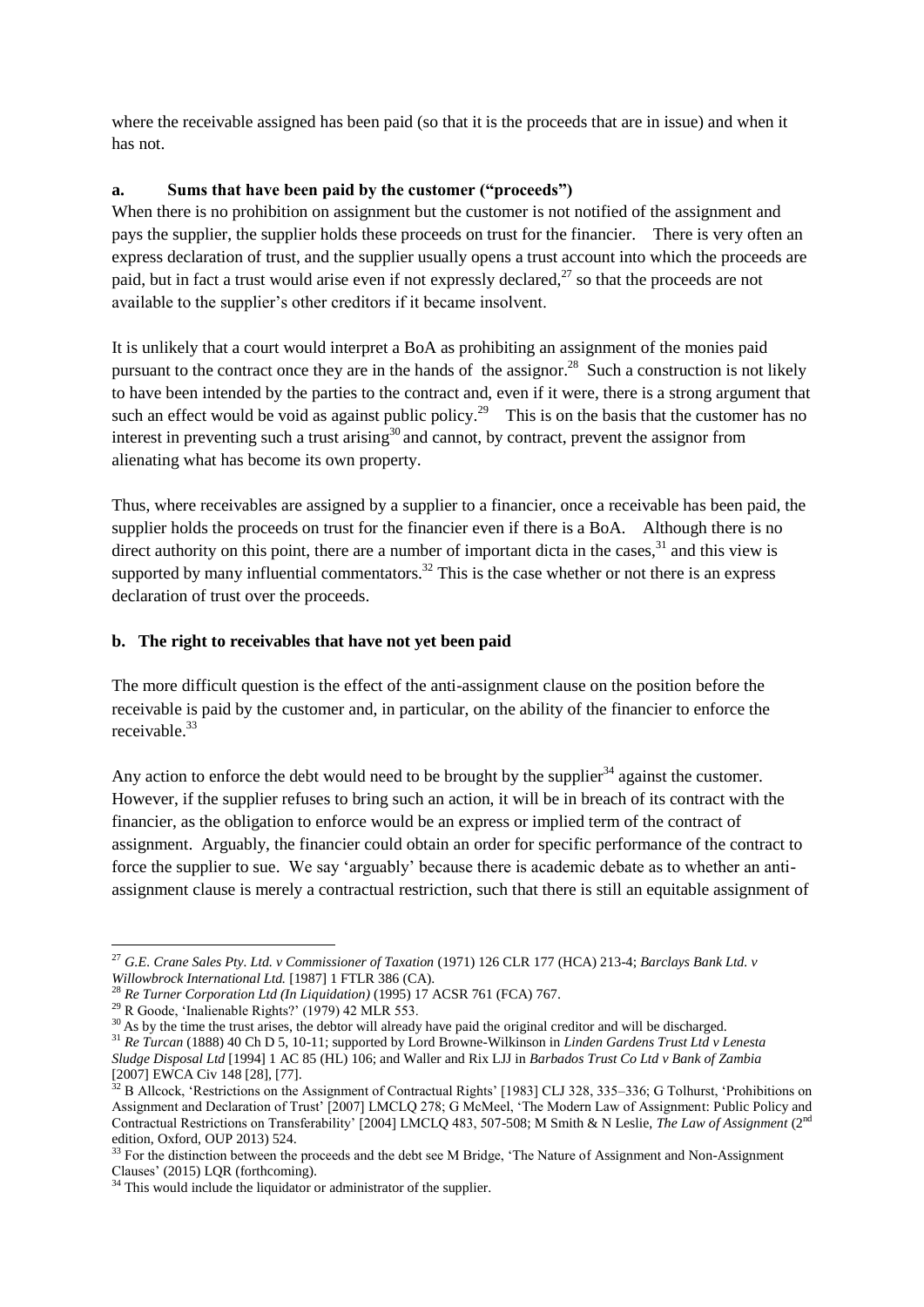the contractual right as between the supplier and the financier,<sup>35</sup> or whether the anti-assignment provision affects the receivable financier's property rights such that the receivable financier acquires a right compromised by the anti-assignment provision and is unable to assert anything more than a right to the proceeds, once they are received, against the supplier.<sup>36</sup> In any event, actually achieving such enforcement would be costly and time-consuming, and would raise particularly difficult issues if the supplier was in insolvency proceedings. $37$ 

We are told that most financiers who enter into an invoice discounting arrangement therefore take fixed and floating charges over all the assets of the supplier, so that if the supplier becomes insolvent the financier can appoint, or effectively control the appointment of, a supportive administrator who will then enforce the debts in the name of the supplier.<sup>38</sup> Alternatively, financiers take a power of attorney from the supplier, so that they can enforce the debts in the supplier's name.<sup>39</sup>

In a case outside the context of receivables financing, rather than assign a debt which arose from a contract which included a BoA, the 'assignor<sup>'40</sup> declared itself a trustee of the debt for the financier: it was held that the BoA did not prevent this so that the debt became part of the financier's assets.<sup>41</sup> If the language used falls short of an express declaration of trust, the court may nonetheless be willing to imply a trust of the debt for the receivables financier, provided it finds sufficient evidence of intention to confer a beneficial interest on the assignee, even though an *assignment* in breach of the prohibition would be ineffective,.<sup>42</sup> Thus the reasoning below applies both to a case where there is an express declaration of trust of the receivable, and where such a trust would be implied.

The legal effect of the trust is in some ways similar to a purported assignment of the receivable, but there may be a difference. A beneficiary under a trust can force the trustee to take steps to realise the trust property if it refuses to do so. The courts have developed a procedure known as the *Vandepitte* procedure<sup>43</sup> whereby if a trustee refuses to sue, a beneficiary can bring an action in its own name

<sup>&</sup>lt;sup>35</sup> R Goode, 'Contractual Prohibitions against Assignment' [2009] LMCLQ 300, 304.

<sup>&</sup>lt;sup>36</sup> See GJ Tolhurst and JW Carter, 'Prohibitions on Assignment: A Choice to be Made' [2014] CLJ 405, 423.

<sup>&</sup>lt;sup>37</sup> In administration, a moratorium is imposed on commencement of legal proceedings against the insolvent without the consent of the administrator or the leave of the court: Insolvency Act 1986 (IA1986), Sch B1, para 43. In deciding whether leave should be given, the court will decide first whether specific performance of the contract would have been granted if the company were not in administration. If it decides that it would have been, the court will go on to consider whether enforcement of the contract would frustrate the administration *Astor Chemicals v Synthetic Technology* [1990] BCC 97 (Ch)*; Sunberry Properties Ltd v Innovate Logistics Ltd* [2008] EWCA Civ 1321.

 $38$  See Parts  $3$  and 4 below. The financier may prefer not to appoint the administrator itself, leaving it to the directors to do so (ordinarily using the out-of-court procedure provided for in the IA1986, Sch B1, para 22). But a financier who has the benefit of a fixed and floating charge over all or substantially all of the company's assets can control the identity of the administrator. This is because, if it is unhappy with the identity of the administrator chosen by the directors, it can make its own appointment instead using the power contained in IA1986, Sch B1, para 14, or it can apply to court to have its own administrator appointed (IA1986, Sch B1, para 36). In practice the directors, knowing this, are unlikely to choose an appointee who is not acceptable to the financier and the administrator is highly motivated to meet the financiers concerns after appointment.

<sup>&</sup>lt;sup>39</sup> An irrevocable power of attorney will survive insolvency if it is given to secure (a) a proprietary interest of the donee or (b) performance of an obligation owed to the donee: Powers of Attorney Act 1971. However, where there is BoA (b) will not be the case, and it is not at all clear that (a) is either.

 $40$  That is, the person in the position of a supplier: it was, in fact, a bank.

<sup>41</sup> *Barbados Trust Co Ltd v Bank of Zambia* [2007] EWCA Civ 148. This does, however, depend on the interpretation of the BoA clause. Academic commentary has suggested that these sorts of express declarations of trust are comparatively rare. See Bridge (n33) fn 45 and accompanying text, citing OR Marshall, *The Assignment of Choses in Action* (Pitman, 1950), 85.

<sup>&</sup>lt;sup>42</sup> *Don King Productions Inc v Warren* [2000] Ch 291; whether the court will be prepared to recognise a trust arrangement in the absence of a declaration of trust will depend on the drafting used in the contract between the supplier and the financier *Co-operative Group Limited v Birse Developments Limited* [2014] EWHC 530; *Stopjoin Projects Limited v Balfour Beatty Engineering Services (HY) Limited* [2014] EWHC 589 (TCC).

<sup>43</sup> After the case of *Vandepitte v Preferred Accident Insurance Corp of New York* [1933] AC 70, in which it was first used.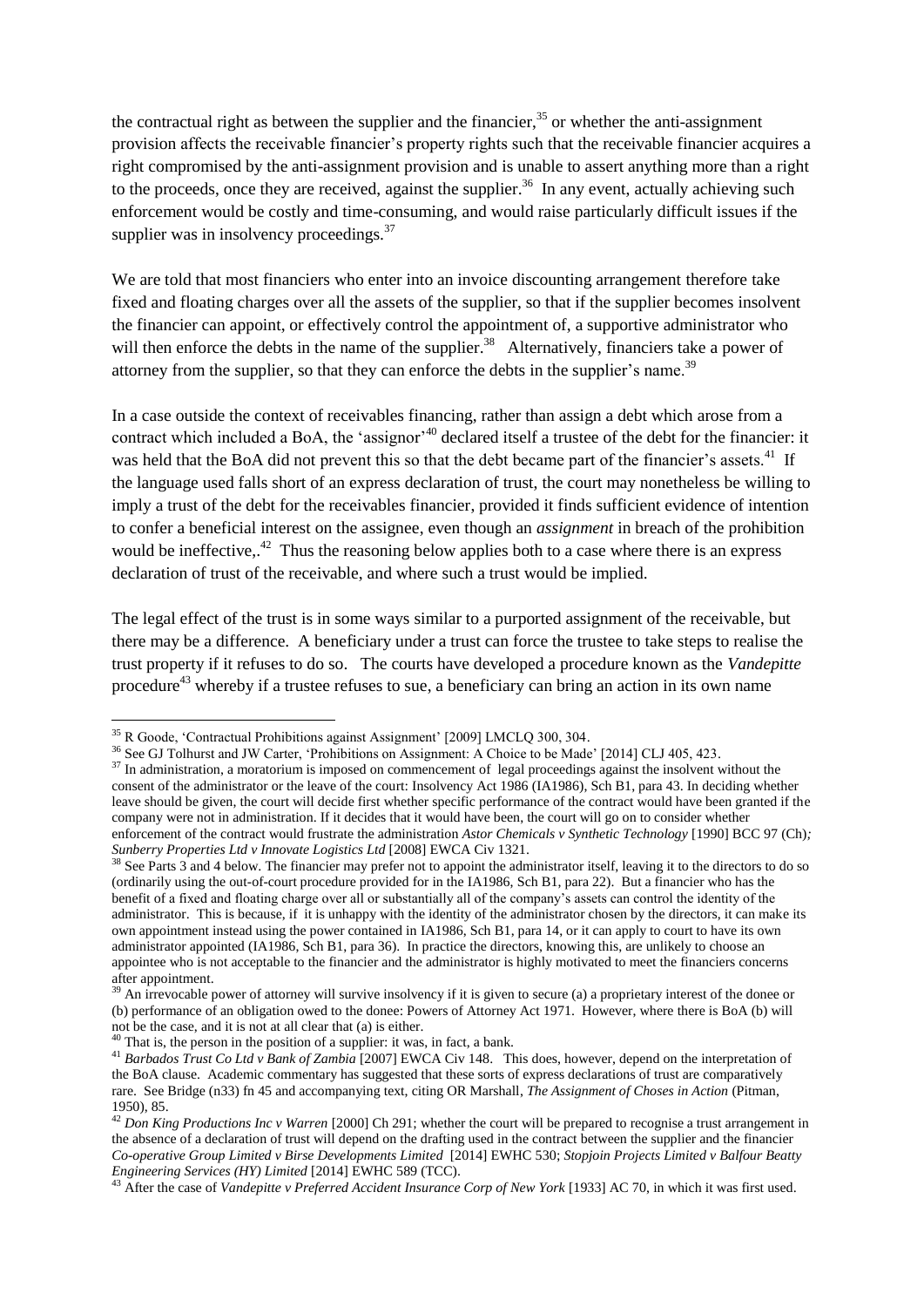joining the trustee as defendant. There has been some judicial discussion as to whether this procedure is available where a trust is declared of a receivable subject to a BoA. Some judges have thought that it was inappropriate<sup>44</sup> but the majority of the Court of Appeal in the recent case of *Barbados Trust Co Ltd v Bank of Zambia* considered that it could be used<sup>45</sup> (although this was not the ground for the decision in the case).<sup>46</sup> Despite this, it is fair to say that the position remains unclear, and there is certainly room for argument that in any particular case the court might decide that the procedure was inappropriate.

We noted earlier that it has been argued that even in the absence of a BoA, on assignment of the receivable, the customer is no longer able to set off any claims it has against an insolvent supplier, even those arising before notice or those arising after notice from the same contract. A similar argument has been made in relation to a declaration of trust. The argument is that, in an insolvency, insolvency set off applies mandatorily and it is an essential condition of insolvency set off that claims are mutual, that is between the same parties in the same capacities; $\frac{47}{1}$  and that where the supplier has declared a trust of the debt from the customer in favour of the receivables financier, mutuality is broken because the customer's claim is against the supplier as principal but the supplier is trustee of the claim against the customer.<sup>48</sup> Again this is to misunderstand the position. As described above in relation to an assignment, unless the original contract between the customer and the supplier provides otherwise, the receivables financier takes subject to the existing rights of set off between the customer and the supplier, and the customer's procedural defence to payment, so that the set off continues to operate between supplier and customer in the same capacity and mutuality is not broken. In other words, it is only the debt after the operation of set off which is held on trust for the receivables financier.

#### *(iii) The overall legal position on BoAs and assignment*

It will be evident that the position of a financier who is an assignee of a receivable which arises from a contract which contains a BoA is in many respects weaker than one who is an assignee of a receivable arising from a contract which does not contain such a clause. If the receivable is paid to the supplier, the supplier probably holds the proceeds on trust for the financier, but there is still some uncertainty as to the position, even where the trust of the proceeds was expressly declared. The other problem for the financier in relying on a trust of the proceeds is that it will usually only give the financier priority in the insolvency of the supplier if the supplier has actually paid the money into a trust account and it can be identified. If it has not done this, even if it is obliged to do so under the terms of the invoice discounting agreement, the financier only has a proprietary claim if it can, by the rules of tracing, identify the proceeds among the general assets of the supplier.<sup>49</sup> If the proceeds have been paid into an overdrawn bank account, for example, then the financier has no proprietary claim, and is merely an unsecured creditor.<sup>50</sup> It is for this reason that financiers may insist on using factoring (notification financing) for a very small business, where the risk of insolvency is high. As will be seen below, BoAs cause particular problems in factoring.

<u>.</u>

<sup>44</sup> *Don King Productions Inc v Warren* [2000] Ch 291, 321 (Lightman J) and *Barbados Trust Co Ltd v Bank of Zambia* [2007] EWCA Civ 148 [139] (Hooper LJ).

<sup>45</sup> *Barbados Trust Co Ltd v Bank of Zambia* [2007] EWCA Civ 148 [29] (Waller LJ), [119] (Rix LJ).

<sup>46</sup> See also the discussion in *Stopjoin Projects Ltd v Balfour Beatty Engineering Services (HY) Ltd* [2014] EWHC 589 (TCC) [70]; cf *Explora Group plc v Hesco Bastion Ltd* [2005] EWCA Civ 646 [119].

 $47$  See fn 19 and accompanying text.

 $48$  LC Ho (n 20).

<sup>49</sup> *MacJordan Construction Ltd v Brookmount Erostin Ltd* [1992] BCLC 350.

<sup>50</sup> *Bishopsgate Investment Management Ltd v Homan* [1995] Ch 211, 217-219; *Moriarty v Various Customers of B.A. Peters plc* [2008] EWCA Civ 1604; *Re Global Trader Europe Ltd* [2009] EWHC 602 (Ch).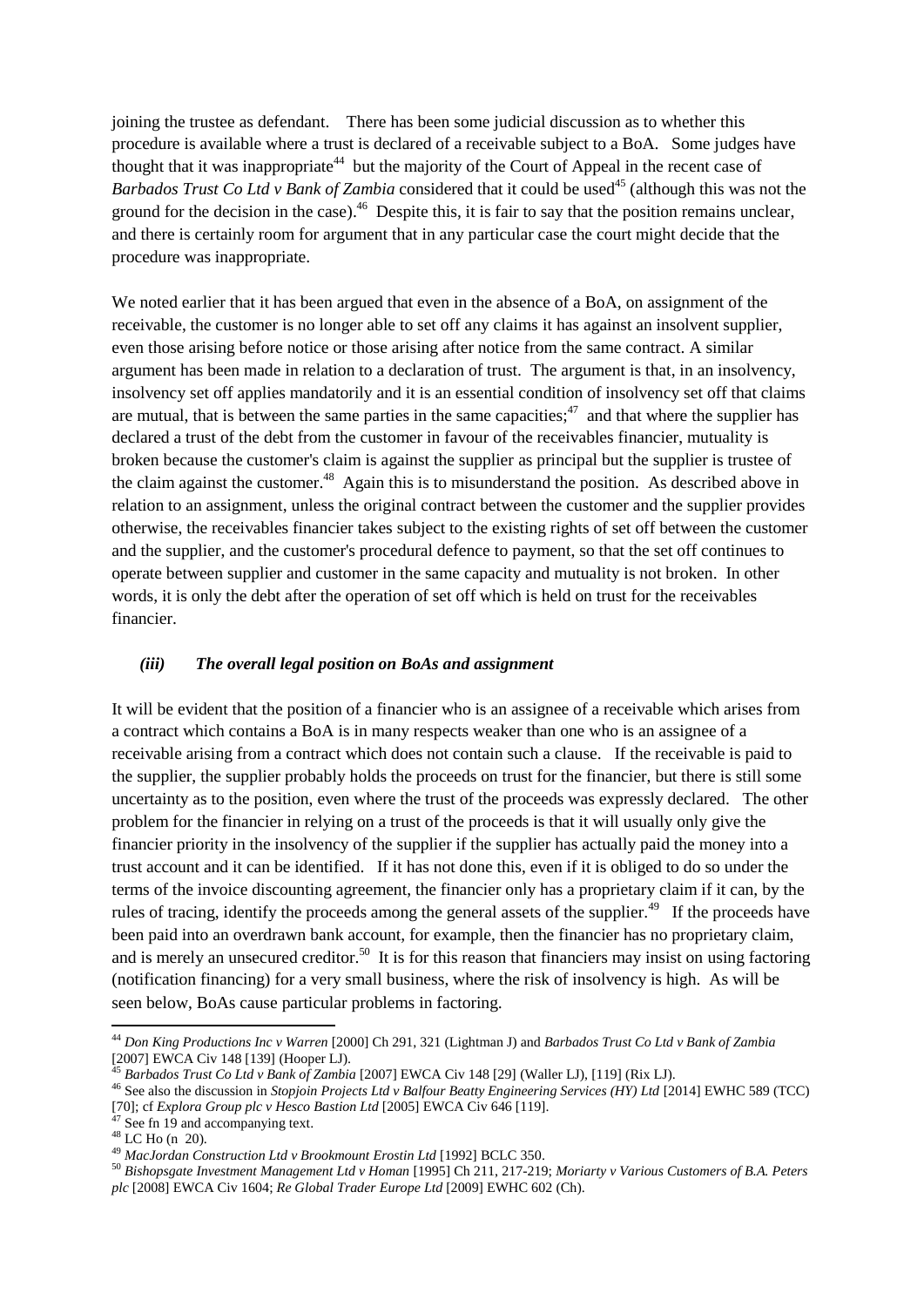If the receivable has not been paid, the financier cannot sue in its own name without more. It may be able to force the supplier to sue, but this is uncertain, time-consuming and particularly problematic when the supplier is insolvent, which is the very situation when a receivables financier will want to enforce the receivable There is a reasonable chance that the financier could sue the customer using the *Vandepitte* procedure, if there has been an express declaration of trust, but this is far from certain and if there is not express declaration the financier faces the additional hurdle of arguing that a trust of the receivable should be implied.

Since the declaration of trust route is rarely used in practice, it might seem that this uncertainty is not important. Yet there is another point which is of even greater practical concern.

#### *(iv) BoAs and charges*

1

We have already identified that one route which the financier may use to avoid the uncertainties of a trust is a fixed and floating charge over all of the assets of the supplier. This enables the financier to secure the appointment of a supportive administrator to the supplier for the purposes of collection on a default in payment. It also enables the financier to have recourse to the supplier's other assets if the proceeds of the receivables are insufficient for a full recovery and to have the contingency of a fixed charge over the receivables in case its proprietary interest by way of assignment is attacked, enabling the financier to avoid the statutory loss of priority of a floating charge on insolvency.<sup>51</sup> If there is an existing charge holder, such as a bank, that has similar fixed and floating charges to secure an overdraft to the supplier, the financier will usually negotiate a priority agreement with them.<sup>52</sup>

But it is possible that a BoA could be effective to prohibit the grant of a charge of the contract receivables by the supplier.<sup>53</sup>

At least one of the clauses seen as part of the 2011 study expressly prohibits a charge of contract receivables. Most others only prohibit assignment or 'transfer', but it is possible that this could be interpreted to cover the creation of a charge. While a 'mere' charge does not involve the transfer or assignment of the charged asset, many fixed charges are drafted in such a way that they are likely to be construed as equitable mortgages, which do.<sup>54</sup> While it is possible, as a matter of strict law, to say that a 'mere' charge is not an assignment, in many contexts a fixed charge (or a crystallised floating charge) is treated as one.<sup>55</sup> For example, in the case of *Foamcrete (UK) Ltd v Thrust Engineering Ltd*,<sup>56</sup> it was assumed that a BoA prohibited the grant of a charge.<sup>57</sup>

 $51$  Given that the proceeds of the receivables subject to an invoice discounting arrangement are paid into a trust account, it is quite likely that the financier has sufficient 'control' for the charge to be fixed. This use of fixed and floating charges by the receivables financing industry is controversial for other reasons; see P Walton, 'Fixed and Floating Charges: the Great British Fund Off?' (2015) 1 Corporate Recovery and Insolvency 18; A Walters, 'Statutory Erosion of Secured Creditors' Rights: Some Insights from the United Kingdom' (2015) University of Illinois LR 543, 558.

 $52$  This is more easily done when the receivables financier is part of the same corporate group as the bank lender, which is reasonably frequently the case.

<sup>&</sup>lt;sup>53</sup> Cf N Ruddy, *Salinger on Factoring* (5<sup>th</sup> ed, Sweet & Maxwell 2015) 13.12.

<sup>54</sup> Beale, Bridge, Gullifer and Lomnicka, *Law of Security and Title-based Financing* (2nd ed, 2011), para 6.58.

<sup>55</sup> *Biggerstaff v Rowatt's Wharf Ltd* [1896] 2 Ch 93; *NW Robbie & Co v Witney Warehouse Co* [1963] 1 WLR 1324 (CA). <sup>56</sup> [2000] EWCA Civ 351; [2002] BCC 221.

<sup>57</sup> See also *Re Turner Corporation Ltd (In Liq)* (1995) 17 ACSR 761 (FCA), where the Federal Court of Australia took the view that a clause prohibiting assignment also prohibited a charge.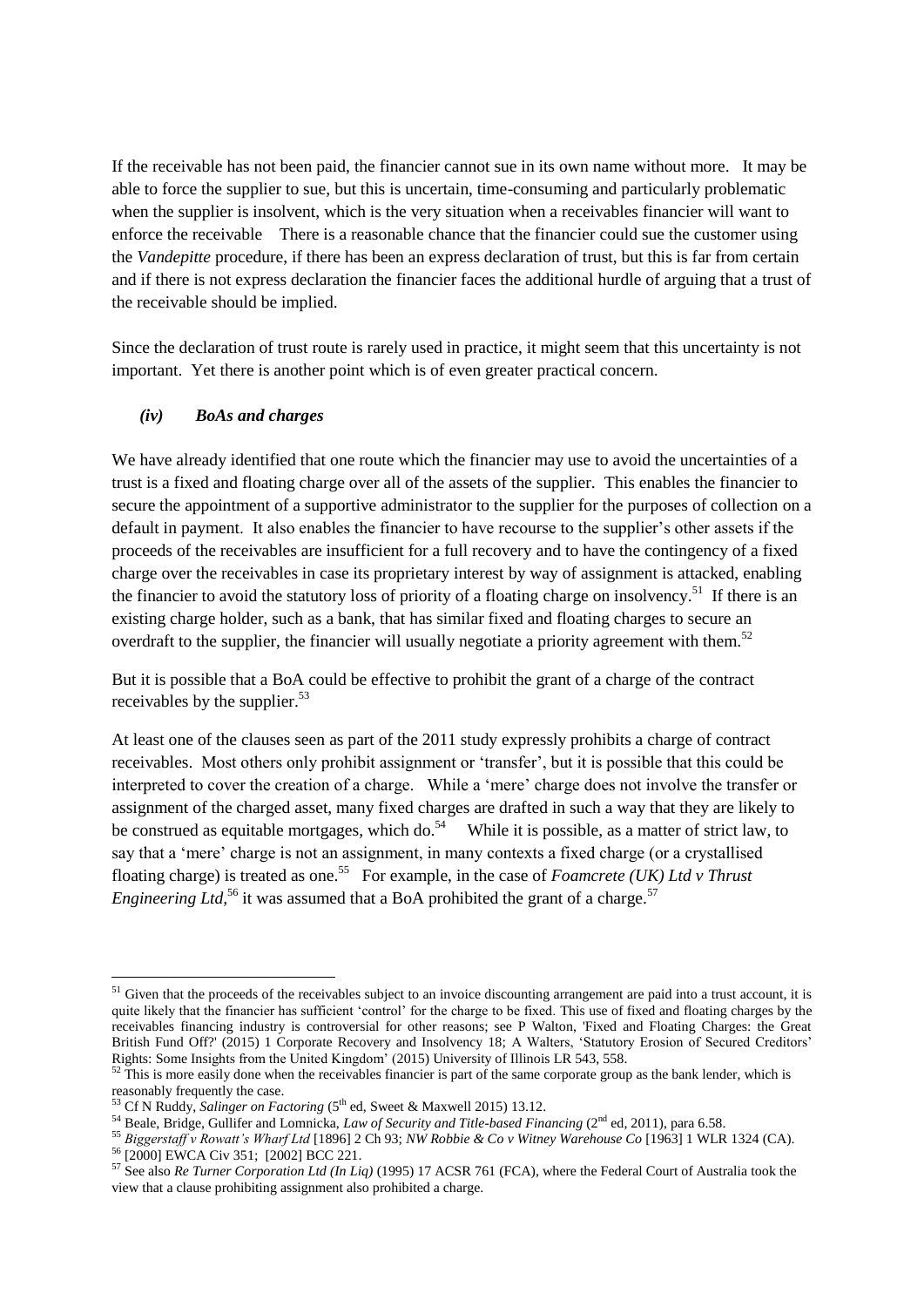Thus it is reasonably arguable that an appropriately drafted BoA in a contract could be held to prohibit the grant of a fixed charge over a debt arising from that contract. If the BoA is effective to prevent a fixed charge in relation to a particular debt, that debt is nonetheless likely to fall within the general floating charge created by the financier's debenture. It seems unlikely that a BoA would be held to prohibit a floating charge, at least not without very clear words. However, the crystallisation of that floating charge, which is likely to be treated as an assignment, would be prohibited.

If a BoA were to be interpreted to prohibit a fixed, or crystallised, charge, this might lead to considerable uncertainty. First, it would make it difficult for the chargee (the financier) to enforce the charge over unpaid receivables outside of the insolvency of the supplier, as it could not sue the customer directly. It is not clear whether it could enforce by appointing a receiver over those debts. Second, it might be arguable that the financier was not a qualifying floating charge holder,<sup>58</sup> so as to entitle it to appoint an administrator or, perhaps more significantly, to effectively control the identity of the appointee, on the basis that some of its charges over the supplier's property (the receivables containing a BoA) were invalid. This could be on one of four bases:

- a) that these were fixed charges either expressly prohibited by the BoA or caught within the scope of the general anti-assignment language in the BoA, or
- b) that they were floating charges which had crystallised (and the anti-assignment provision was wide enough to capture the effect of crystallisation)<sup>59</sup>, or
- c) that they were floating charges and the BoA expressly prohibited charges (including floating charges), or
- d) more speculatively, that a floating charge which can never crystallise over all of the assets within it is not really a valid charge at all.

The position in relation to the right to appoint an administrator is very unclear. The charge prohibited by the BoA would have some effect as between the financier and the supplier (for example, the proceeds of the receivables would be charged). However, given the limited effectiveness of the charge it would lack some of the features of a normal charge, namely, the right of the chargee to realise the charged assets directly, and so it is possible that such a diminished interest is not really a charge at all. $60$ 

Even if the financier cannot appoint an administrator, this may not be problematic: if the supplier is insolvent, either there will be another qualifying floating charge holder who can appoint an administrator, <sup>61</sup> or the financier could insist that the directors appoint an administrator.<sup>62</sup> In either case, the appointment would be out of court. In the last resort, the financier could apply to the court for the appointment of an administrator. $63$  Once an administrator is in place, he is likely to get in the receivables owed to the supplier, and will be obliged to account to the financier for the assigned

 $58$  It is necessary to have charges covering all or substantially all the property of the company: see above (n 38).

<sup>59</sup> A floating charge crystallises at common law when a winding up order is made in relation to the chargor (*Re Crompton & Co Ltd* [1914] 1 Ch 954 and *Evans v Rural Granite Quarries Ltd* [1910] 2 KB 979 (CA)), when the chargee takes an intervening step (such as the appointment of a receiver over the assets) implying that the chargor's freedom to deal with its assets is withdrawn (*Re Woodroffe's (Musical Instruments) Ltd* [1986] Ch 366) and when the chargor ceases to carry on business (*Re The Real Meat Co Ltd* [1996] BCC 254 (Ch)). The appointment of an administrator does not necessarily have the effect of crystallising the charge at common law because the administrator acts as agent of the company with power to deal with the charged assets: IA1986, Sch B1, para 69. The charging document may also specify circumstances in which the charge will crystallise which may either require the chargee to deliver a notice specifying that the floating charge has crystallised before they take effect or which may specify that the charge will crystallise automatically if they occur. <sup>60</sup> P Turner, 'Charges of Unassignable Rights' (2004) 20 *Journal of Contract Law* 97.

<sup>61</sup> Under Sch B1 para 14.

<sup>62</sup> Under Sch B1 para 22.

<sup>63</sup> Under Sch B1 para 12.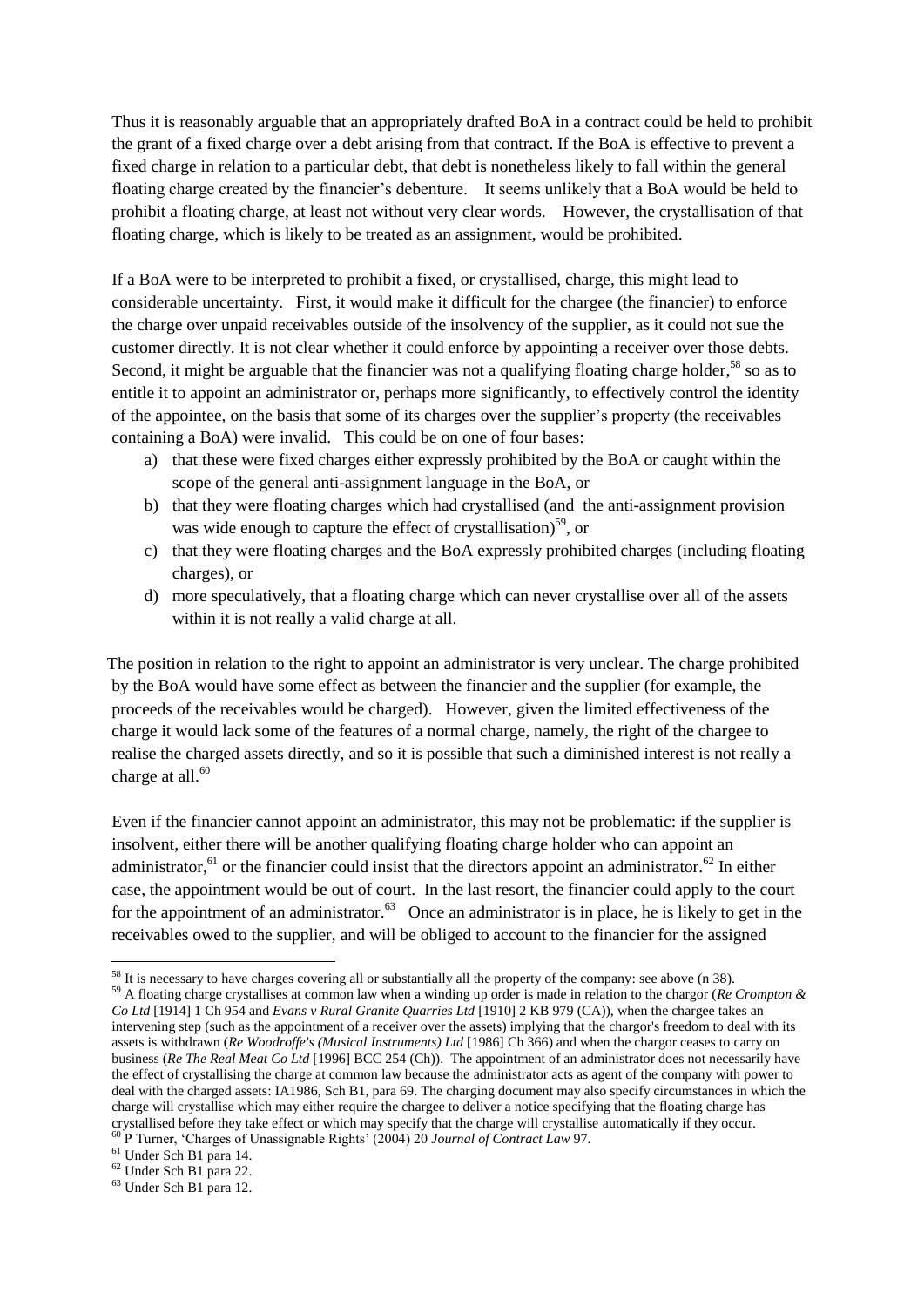receivables, which will not, then, be available for distribution to the general creditors. However, it is not clear that an administrator appointed by the directors or by the court will always be willing to work hard to collect debts that will not swell the assets of the estate; and probably he cannot be required to do so.<sup>64</sup>

#### *(v) The effect of the BoA on the contract between the customer and the supplier*

Another area of potential uncertainty in invoice discounting arrangements is the effect of a breach of a BoA between the customer and the supplier. Depending on the construction of the BoA, an equitable assignment (that is, one which is not notified to the customer) or even a charge may be a breach of the supplier's contract with the customer. A breach could give rise to at least three possible remedies. The first is that, if a customer discovered that a supplier intended to assign (or charge) its receivables, the customer could, in theory, obtain an injunction to prevent this happening. However, this is very unlikely to occur in practice. The second remedy is that the customer could sue the supplier for damages; however, it is very difficult to see that the customer has suffered quantifiable loss.<sup>65</sup> The third remedy is that the customer could terminate the contract with the supplier, either on the grounds that the breach was a repudiatory breach or on the grounds of an express right to terminate (if the contract contained such a right). We have not seen contracts which expressly provide that unauthorised assignment is a ground for termination but a number of contracts provide for termination for "any material breach", which might include assignment of receivables.<sup>66</sup> This would potentially be very serious for the supplier, and could act as a disincentive to enter into an invoice discounting arrangement without obtaining a waiver from the customer. However, we do not know whether this is a real danger for the supplier, since if the supplier is performing adequately in other respects, generally a customer will be keen to keep the supply contract on foot.

#### **PART 3: THE 2011 STUDY**

#### **(a) Introduction**

1

In this study we interviewed financiers, customers and suppliers. Many of those interviewed did not wish to be named, so we refer to the various interviewees by letters or, where two persons from the same organisation where interviewed separately, by letter and number. The financiers interviewed included both banks and other asset based financiers. We also talked to one company who introduces potential clients to funders and one whose website acts as an online market for invoices. Between them, our interviewees financed businesses of all sizes. Interviews were conducted with representatives of five small or medium UK-based suppliers that regularly supply goods/services to

 $64$  It is far from clear that the administrator has any duty to the financier to collect in the debts owed to the supplier, as the administrator only owes duties to 'creditors'(IA1986 Sch B1 para 3(2). 'Creditors' do not include people with absolute interests see *Re Lehman Brothers International (Europe) (in Administration) (No 2)* [2009] EWCA Civ 1161 (at least in the context of the meaning of the word in section 899 Companies Act 2006, which relates to schemes of arrangement). Even if a duty is owed, it may be difficult and costly for the financier to enforce it against an unwilling administrator: see S Bowmer and R Ambery, 'Why Don King Needs a Haircut — Transfer and Assignment of Contracts: How to Sell Trade Receivables under English Law' [2000] JIBFL 216.

<sup>&</sup>lt;sup>65</sup> Professor Bridge has also raised the possibility that the customer may have a claim against the receivables financier for the tort of inducing breach of contract. Once again, it is difficult to see the quantifiable loss. See Bridge (n 33) 19.

<sup>&</sup>lt;sup>66</sup> The contracts might also provide for "cross-default", so that assignment of a receivable under one contract is a ground for termination of other contracts under which receivables have yet to arise.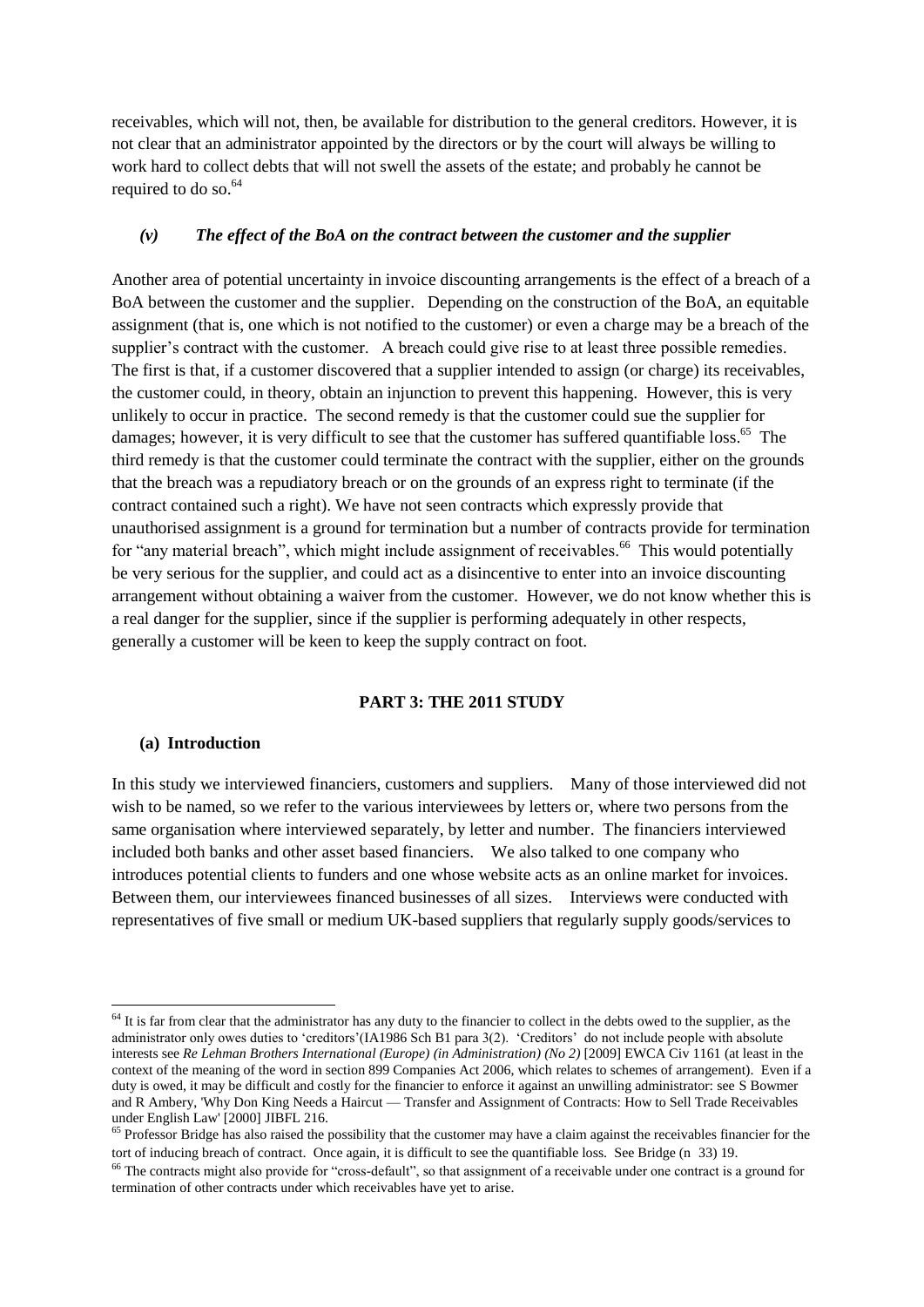large customers. $^{67}$  We obtained detailed information from two large companies that currently use BoAs in the standard conditions of purchase, one a manufacturer, the other in the retail sector. <sup>68</sup>

#### **(b) Type of financing**

1

Most of the financiers we interviewed said that they provided both invoice discounting, which is on a non-notification basis, and factoring, where the customers are notified of the assignment of the debts. Typically, most clients would be funded by invoice discounting. The supplier would continue to collect the payments from customers and would normally be required to pay the proceeds into a trust account in favour of the invoice discounter. Other clients would only be financed by factoring. Here the customer would be notified (perhaps by an over-stamp on the invoice) that payment should be made to the factor. In the absence of a BoA, this would normally amount to a statutory assignment of the debt, giving the factor the right to sue the customer in its own name.

Generally, businesses financed by factoring were smaller SMEs, although some financiers (A2 and C) told us that a client funded by invoice discounting would be transferred to a factoring arrangement if there were concerns about the financial state of the client. Larger companies were all funded by invoice discounting. A factoring arrangement gives the financier much more control over the debt collection process: the concern over using invoice discounting was that the client would collect in the debts, would not pay them into a trust account and would then become insolvent. Therefore, although most clients wanted an invoice discounting arrangement (A2), this was only available where the financier considered that the client had the ability both to run its sale ledger properly and to operate a trust account, and also where the client was strong enough financially (A, A2, D). However, invoices sold over the website of G were sold on a non-notification, invoice discounting basis. The other distinction is between recourse and non-recourse financing. In recourse financing, most of the risk of non-payment of the financed receivables is borne by the supplier, who agrees to buy back unpaid receivables. Non-recourse financing (where the risk of non-payment of the financed receivables is borne by the financier, for a fee) is much rarer and is largely found in the financing of SMEs (E).

All of the suppliers interviewed had general factoring arrangements in place with financiers, on a notification basis, for an advance of around 80% of the debt value. Non-notification financing is typically not available to businesses of the size of the suppliers interviewed, due to the risk of insolvency and/or payment disputes. Generally in relation to such suppliers, financiers wish to be able to verify the accuracy of invoices with customers, and to be in contact with customers in the event of payment disputes/non-payment.

#### **(c) Factors taken into account when deciding to finance a new client**

There are a number of factors which financiers take into account when deciding whether to finance a new client, and on what terms. Receivables financiers prefer to finance against debts which are easily collected. This means that they look at a number of features. One feature relates to the client's business: ideally it has good products and good quality (that is, creditworthy) customers (A,C,D,E).

 $67$  To give some idea of their size, their annual turnovers were as reported to us as follows: Supplier A, £2.25m; Supplier B, £6m; Supplier C, £1.8m; Supplier D, £2.5m; Supplier E, £2.5m.

<sup>&</sup>lt;sup>68</sup> We also spoke to a representative of another multi-national manufacturer which uses BoAs, but he told us that he had not considered the effect of BoAs on the assignment of receivables. His concern has merely been to prevent the supplier from assigning its obligations or sub-contracting. We explained why such concerns are not relevant to this Study above.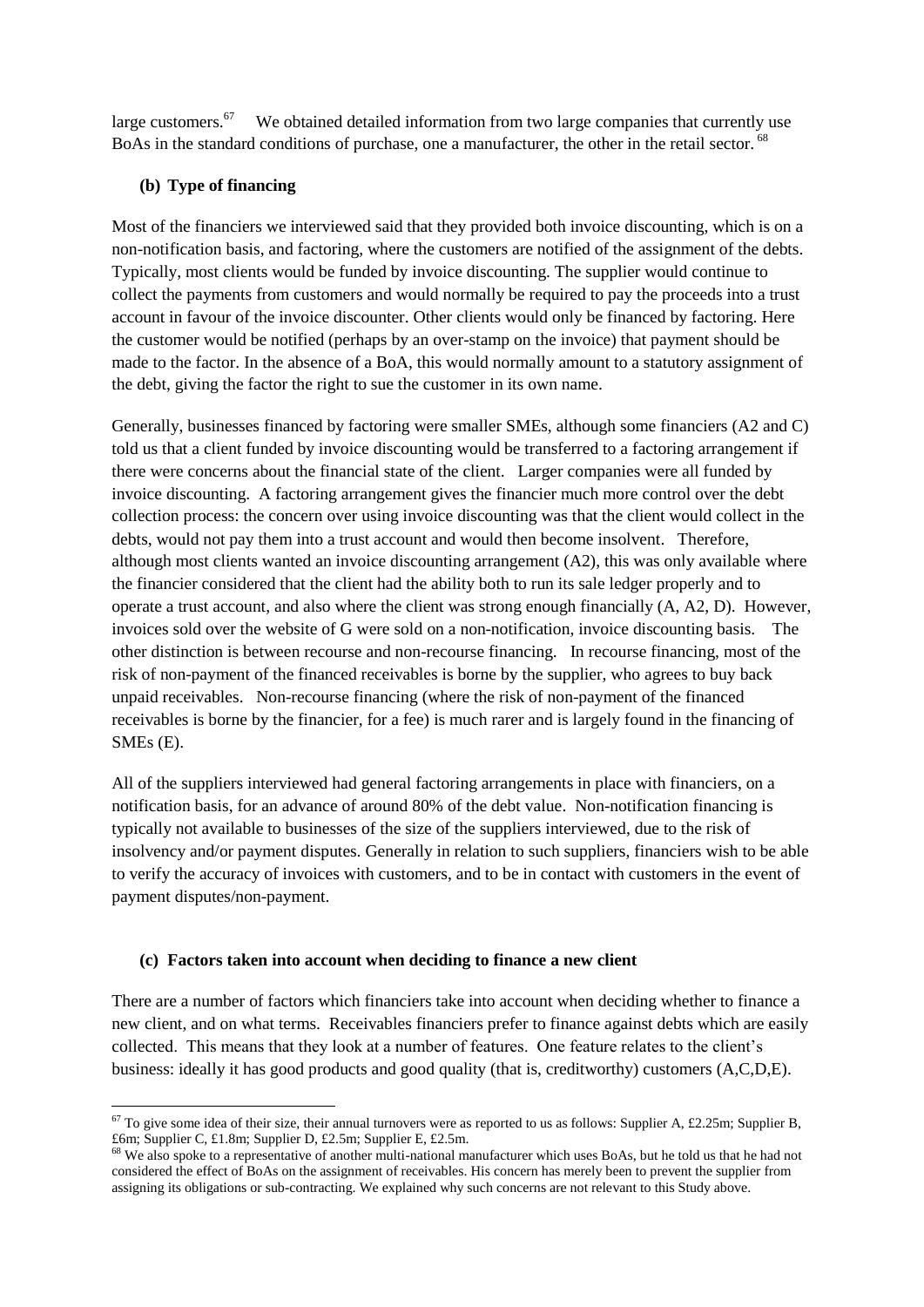Another feature is whether the contracts are on the client's terms or the customers' terms: the latter is more problematic  $(C, E)$ , although very common among small suppliers.<sup>69</sup> A third feature is whether the debts are likely to be subject to disputes or cross-claims: these make collection difficult and uncertain. Potential problems in this area often come from the customers' terms and conditions, and financiers scrutinize these closely. A fourth feature is the spread of customers. Too small a spread (just 2 or 3 customers) is undesirable as it concentrates risk too much, but so is a very wide spread of customers (A). The financier also prefers there to be some large customers among the spread (A).

Without exception, we were told that financiers look at the contracts of potential clients to see if they contain BoAs. It was, however, made clear to us that there were potentially other problematic clauses in contracts as well, and the contract was checked for all of these. The amount of time spent looking at BoAs varied, depending on the type of financing (invoice financing of large clients took the least time), but was significant, and often included consulting lawyers about the construction of a particular clause (A,E).

#### **(d) Reactions to the presence of a BoA in a contract**

Rather than make a general adjustment to the possibility of BoAs in the ledger, the financiers we interviewed said that they checked, as described above, and adjustment was made in relation to the actual clauses present.

Financiers worried most about BoAs when considering a factoring arrangement . Where the financing was done by invoice discounting, they were less concerned. This is partly because the customers are not notified of the assignment, and so continue to pay the client (supplier). However, more significantly, it is standard practice in invoice discounting for the financier to take a debenture (fixed and floating charges) over the client's entire business including its receivables (A, A2, B, C,D,E,F). The main purpose of this is so that the financier can appoint an administrator to collect in the debts, if the client becomes insolvent  $(A, A2, B, F)$ . If there was another (prior) floating charge holder, the financier would enter into an inter-creditor agreement  $(A, A2)$  One financier told us that they also take a power of attorney from the client, so that they could 'step into the shoes of the client' (C, also F). Financiers also take guarantees as an additional protection (B, E).

In an invoice discounting arrangement, the customer pays the client (supplier) direct, into a trust account. One financier told us that some customers (who have BoAs in their agreements) refuse to pay if they find out it is a trust account, although the reason for this is not clear as 'the customer still had the benefit of set-offs, etc.' because of the BoA clause. (B) Apart from this, most financiers thought that the existence of the trust account mean that BoAs were not a very significant problem in invoice discounting (C, D,E) where security is taken (A).

#### **(e) Waiver of BoA**

1

In other situations (that is, where there is no security taken so the financier is relying solely on the book debts for payment, or where there is a factoring arrangement), financiers usually seek waiver of the BoA. Either this is done by the financiers direct (B,C,E) or by the financier in conjunction with

 $69$  Only one of the suppliers interviewed (A) brought their own contractual terms and conditions (T&C) to procurement agreements with customers. Supplier B, which had around 150 clients including most of the large supermarkets, reported that they have found large retailers very willing to be flexible on T&C. For the other suppliers interviewed, their customers typically insist on use of their standard T&C, and it is very difficult to negotiate on such T&C without risk of losing business.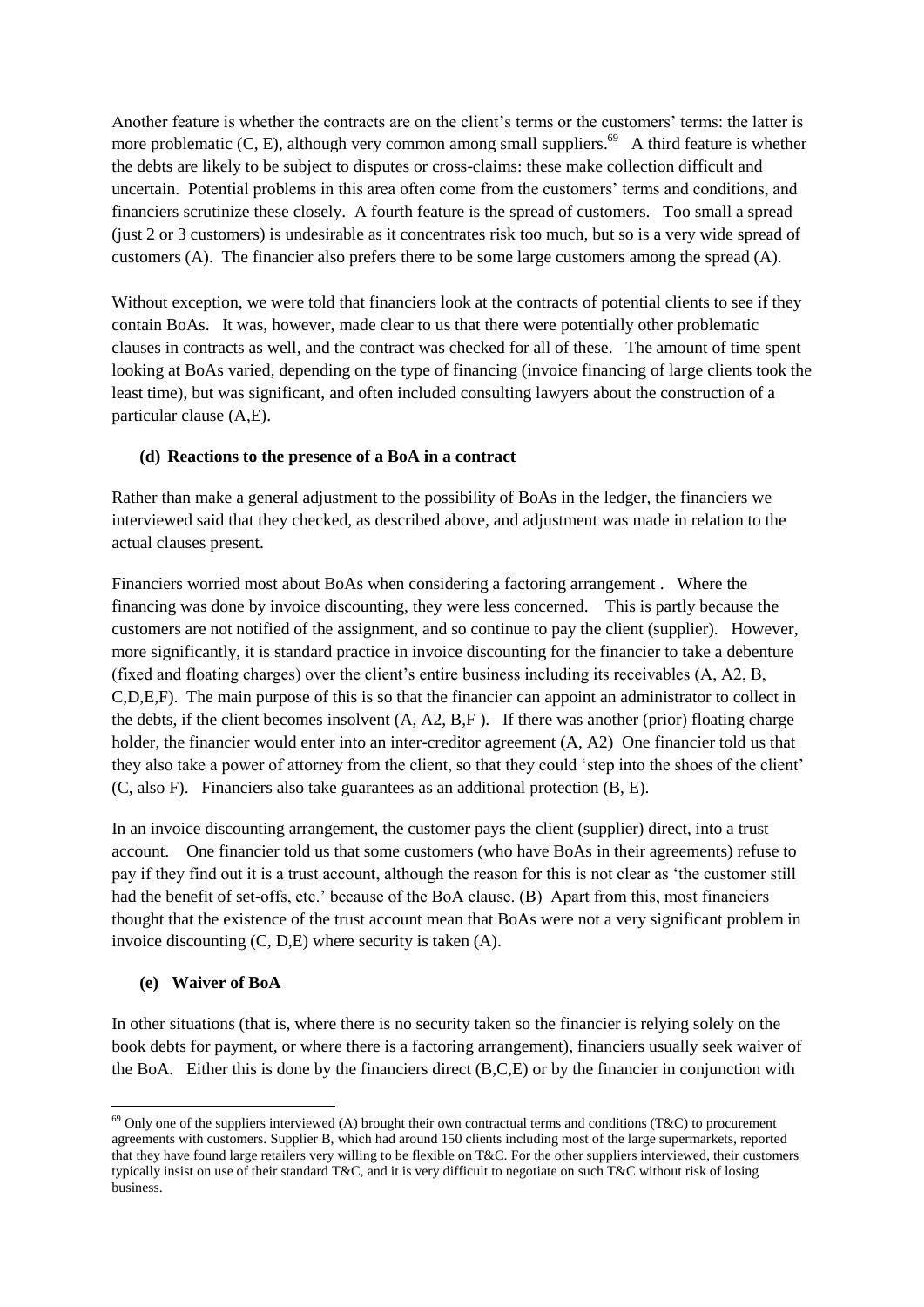the client (C,D) or the financier insists that the client obtains a waiver (A,F). Views varied on how easy a waiver was to obtain. One financier (B) said about 2/5 customers agreed to a waiver, another interviewee who advised small businesses said that in her experience waivers were rarely given (F). Others said that, although they do get waivers, some customers (particularly retailers) are very difficult to deal with (C). For example, one financier said that waivers often took some time to get, and 'customers may impose terms (e.g. debts outstanding in the event of insolvency won't be paid or will be subject to set-off from loss of profit or cost of changing suppliers)' (E). However, one financier (who financed largely on the basis of invoice discounting) said that customers will give waivers once they understand why it is being requested (D).

If the customer refuses to waive the clause, then the financier will not finance against that customer's debts, or will reduce the percentage financed. (A,B,D,E,F). Occasionally (though not often) a financier will refuse to finance a client at all (C): these are most likely to be the smallest businesses who are looking for a factoring arrangement (A). Quite often the BOA clause is not the only reason the financier refuses to finance a client (F): one interviewee called it 'one more nail in the coffin' (E).

We were told that invoices from a contract containing a BoA cannot be sold on the website of G. This is because the buyers take no other protection such as guarantees or a charge, and will not buy an invoice which they may not be able to enforce. They sometimes try to get the supplier to obtain a waiver of the BoA, in which case the invoice could be sold. However, the evidence from the 2014 survey is that the position is now different, and contracts containing a BoA can now be financed through online auctions.

#### **(f) Suppliers' Problems with Receivables Financing**

All but one of the suppliers (C) indicated they have on occasion had difficulty obtaining receivables financing in relation to receivables due from specific customers. These customers objected to factoring, and the suppliers had had either to negotiate special arrangements with the financiers to accommodate the concerns of the customers, or were not able to obtain financing against those receivables at all. In the latter case, sometimes customers would agree to shorten the credit period to mitigate the cash flow effect for the supplier. One supplier (A) had a major dispute with a large customer due to it being in contravention of a confidentiality agreement A had signed.<sup>70</sup> The invoices from this customer had to be withdrawn from the factoring agreement.

#### **(g) Why BoAs are included in contracts**

<u>.</u>

Financiers had many different theories about why customers include BoAs in their contracts. One view was that it was an attempt to stop assignment of obligations rather than benefits, and that the application of the clauses to the prevention of receivables financing was largely a historical accident (A,F) or that they continued to be used as a matter of habit (E, in relation to councils and local authorities). Several acknowledged that they might be used to avoid confusion over who to pay (A, B, C, E), especially where the supplier was small so that a customer might not be able to recover a mistaken payment. Another view was that customers felt that it was easier to retain a two party relationship in order to sort out disputes (B), especially as the customer might have more bargaining power vis a vis the supplier than as against a financier (F). Avoiding loss of set-off was not seen as a

 $70$  BIS proposed that debtors wishing to keep commercially sensitive information private should be able to ban assignment of invoices; 'Summary of Responses' (n 9), 7. Many respondents objected to this exemption because of a concern that confidentiality clauses might be used as a backdoor route to circumvent the prohibition on BoAs. The position on confidentiality in other jurisdictions is briefly touched on in Part 5.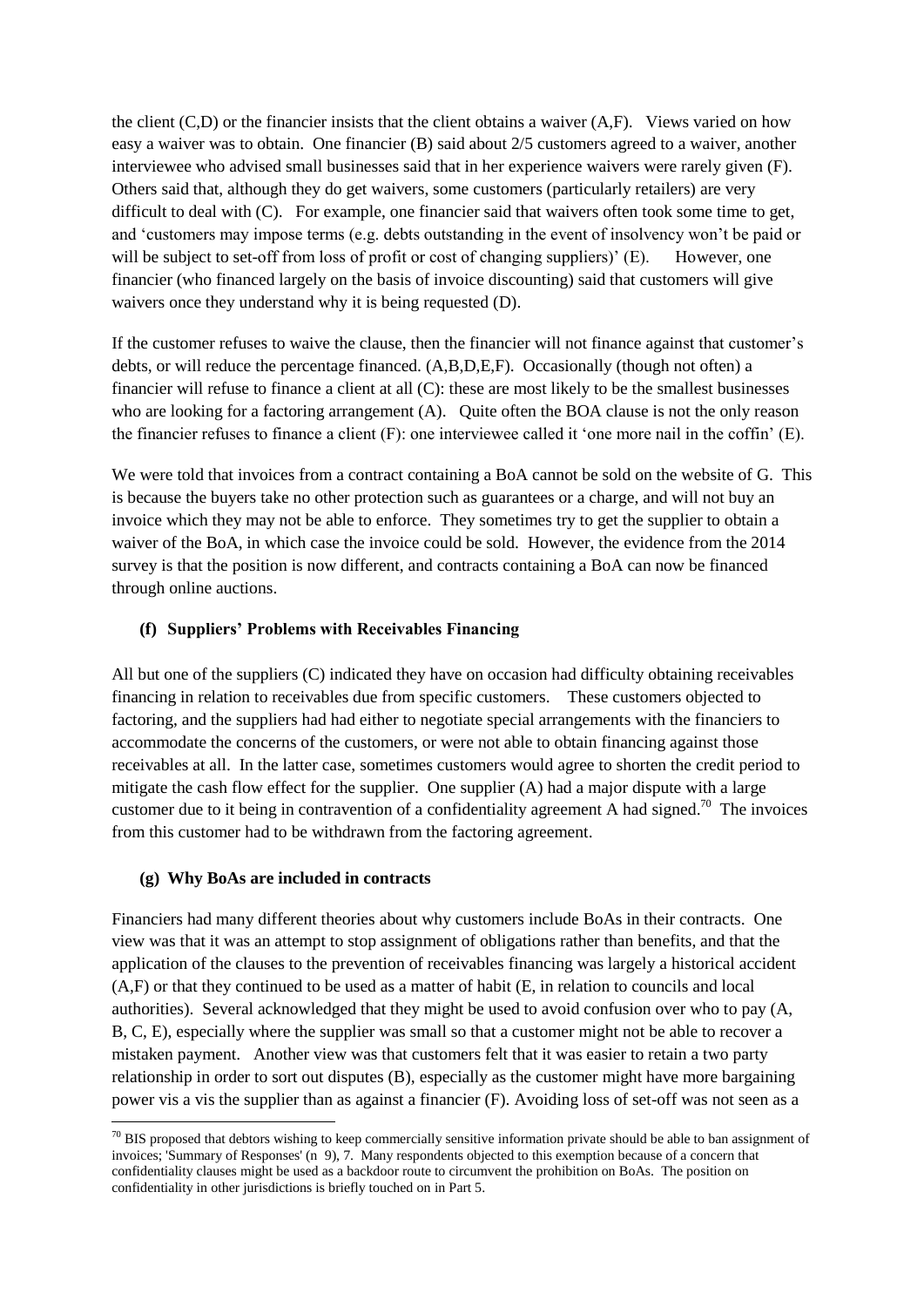big issue (A), although one interviewee commented that where a contract enabled all cross-claims to be set off against all claims, the resulting debt was difficult to finance (F). One interviewee cynically thought that some customers might use BoAs to avoid paying if the supplier goes into administration.

When asked to speculate on the possible reasons customers have for objecting to receivables financing, most suppliers felt the only concern of customers is to avoid being pursued for payment by third parties, who are often perceived as being either aggressive and more efficient than suppliers, or as having less regard for debtor-client relationships. It was generally felt that financiers have less tolerance for customers trying to delay payment of invoices.

Both customers told us that they had no concerns about invoice discounting. What mattered to both was that the financier should not have direct claims against them.

The reasons given for this reflected only partially the standard arguments for BoAs. The risk of a notice of an assignment being overlooked and payment being made to the wrong party seemed to be only a subsidiary factor; similarly, set-off did not seem to be a major reason for their use of BoAs, though it would be employed on occasion. The principal reasons the customers we interviewed gave for using BoAs related to, first, practical issues over incorrect invoices and, secondly, to the commercial relationship between the parties. They overcame the former concern partly by introducing a 'self-billing' system under which, rather than the supplier sending an invoice when it supplied the goods, the customer would issue the invoice itself after it had received and checked the goods, and partly by offering supply chain finance, whereby the customer arranges with a financier that the latter purchases receivables owed by the customer to its suppliers at the point when the receivables arise, once the invoice has been confirmed by the customer.. Thus, invoices that the customer had issued under a self-billing scheme would be permitted to be assigned to the bank operating the supply chain financer scheme. The customers' objection was not to assignment on a notification basis in itself, but to this kind of assignment when the customer had not issued or at least approved the invoice representing the receivable. The second concern seemed to be slightly less important, and linked to the first in that disputes were often related to incorrect invoices.

The evidence from customers might suggest two things. First, the disputes which concern customers most – over incorrect invoices – are a diminishing problem because of the new "self-billing" systems that are in place. However, the manufacturer told us that it still receives "huge numbers" of paper invoices issued by suppliers and that it did not think it would ever be able to convert all its suppliers to self-billing. If BoAs were rendered ineffective, it would have to review its relationship with some suppliers and might cease to purchase from them.

Secondly, the introduction of supply chain finance may seem to reduce the problems for suppliers, particularly those who cannot use invoice discounting for the reasons given by the financiers to whom we spoke.<sup>71</sup> But the manufacturer told us that the scheme is available only to those with whom it does more than £100,000's worth of business a year; and also that some suppliers cannot use it because they are locked into their current financing arrangements. The retailer told us that it seldom dealt with small firms, since they do not have the "scale" to supply at the levels required.  $^{72}$ 

 $71$  See above, 3(b).

 $72$  BIS has proposed that the nullification of anti-assignment clauses should not extend to contracts which included exclusivity clauses for supply chain finance. However, this is controversial, with respondents to the consultation pointing out that this would limit the financing options available to SMEs and that it may lead to exclusivity clauses being included as a back door route to circumvent the prohibition on BoAs. Some receivables financiers who were also providers of supply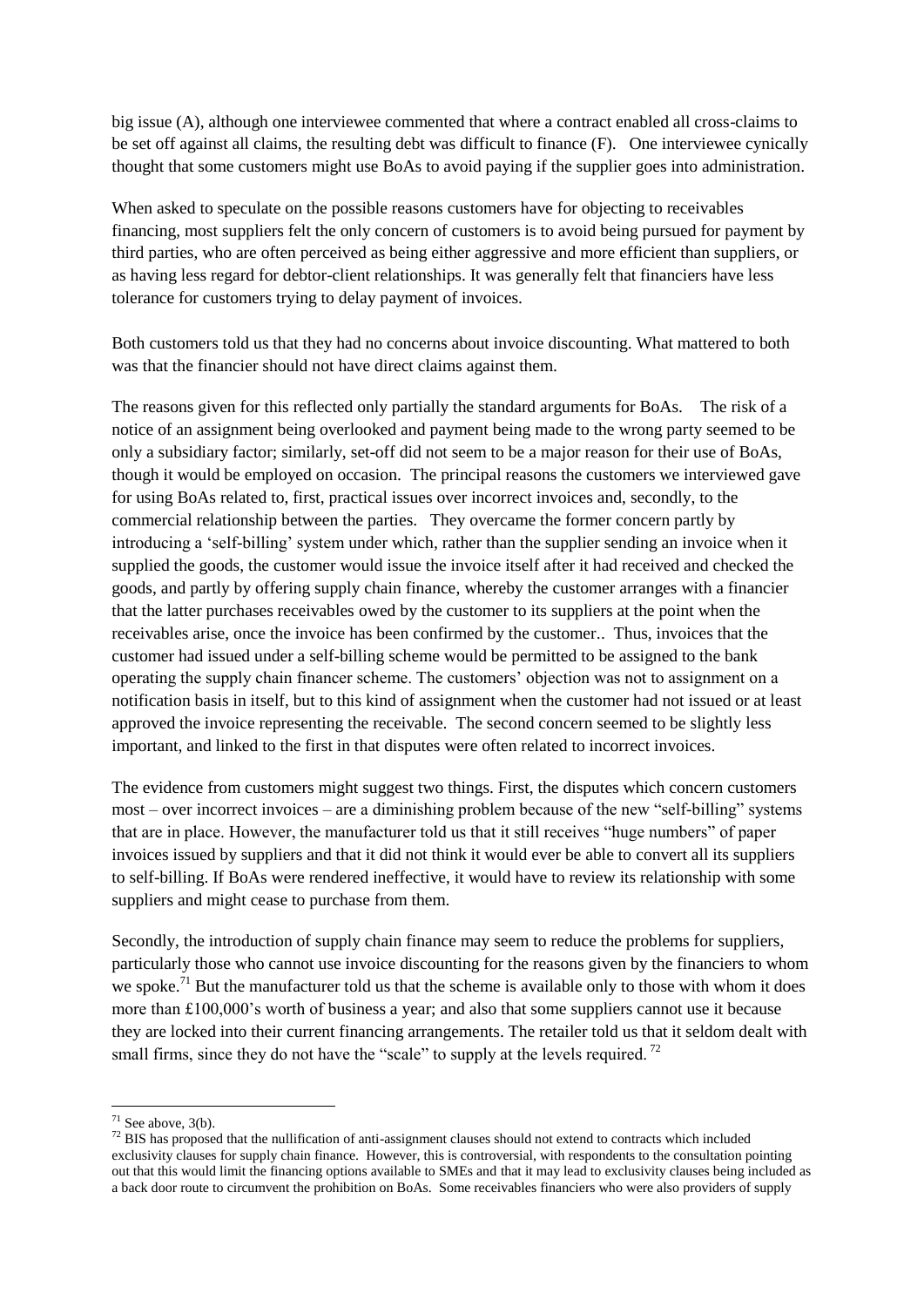#### **(h) Additional costs**

Financiers were asked whether the possibility of enforceable BoAs had caused them additional costs. The replies tended to vary according to the sort of financing the respondents carried out. Thus financiers who did virtually all invoice discounting financing for medium sized businesses said that it did not increase its costs at all (A2,D). The others all agreed that costs were increased (A,B,C,E,F) and that the volume of financing was reduced (B,E,F). The costs included administrative time in checking for BoAs and interpreting them (A,B,C), negotiating waivers (A,E) and costs in taking a charge over all the client's business as part of an invoice discounting arrangement (E).

#### **(i) Conclusion**

1

The overall message was that BoAs caused most problems where the financing arrangement was a factoring one, particularly when it was non-recourse. This tended to apply to the smaller end of the SME market. However, there was also some increase in costs in the invoice discounting market, in that additional steps had to be taken by financiers to protect themselves, such as taking charges, guarantees and powers of attorney, which were largely attributable to the existence of BoAs. We were also given a summary of communications ABFA had had from their members (not identified) giving their views on the effect BoAs had on the clients they financed. The overall message was that BoAs had led to reduced funding for some of their clients, although considerable attempts were made to mitigate this, either by using non-notification financing, or obtaining waivers, or (in a few cases) the financiers 'living' with clients being paid direct and forwarding cheques. Several members made the point that it was not just BoA clauses which caused trouble, but also 'pay when paid' clauses, and other onerous clauses, particularly when the end user was not paying the client direct, but payment was through an agency. This was also the message from suppliers: only one of the companies interviewed attributed difficulties with receivables financing directly to BoA, but they all said that access to receivables financing can be difficult where large customers, with greater bargaining power in contractual negotiations, object to the factoring of their debts. Whether reference is made to BoA or non-transfer of debts is made a condition of continued custom,  $^{73}$  the impact on small-medium companies' cash flow can be substantial.<sup>74</sup>

#### **PART 4: THE 2014 SURVEY**

As already described, the 2011 study was a relatively small-scale, interview-based study producing qualitative data. The purpose of the 2014 survey was to attempt to gather data from others in the receivables financing industry to see whether it would support the conclusions which had been tentatively reached. In total, 18 respondents completed the survey. The majority of respondents (10) were active in both invoice discounting and factoring, with five of these also specifying activity in other types of financing not directly covered by the survey.<sup>75</sup> Of the rest, three respondents were active only in invoice discounting, one only in factoring and one in block discounting. Three

chain finance commented that they did not consider that the lack of this exemption would render supply chain finance uneconomical or not be commercially viable ; see 'Summary of Responses' (n ), 7. The information here about the limited availability of supply chain finance for smaller businesses would appear to add further grist to the mill.

 $73$  Or possibly confidentiality agreements, but only one respondent mentioned this.

<sup>&</sup>lt;sup>74</sup> On confidentiality clauses in particular, see fn 70 and accompanying text.

<sup>&</sup>lt;sup>75</sup> One of the individuals completing the survey in this group noted that, although his employer was active in both invoice discounting and factoring, his personal experience was limited to invoice discounting and so he had completed the questions to the best of his knowledge with respect to factoring.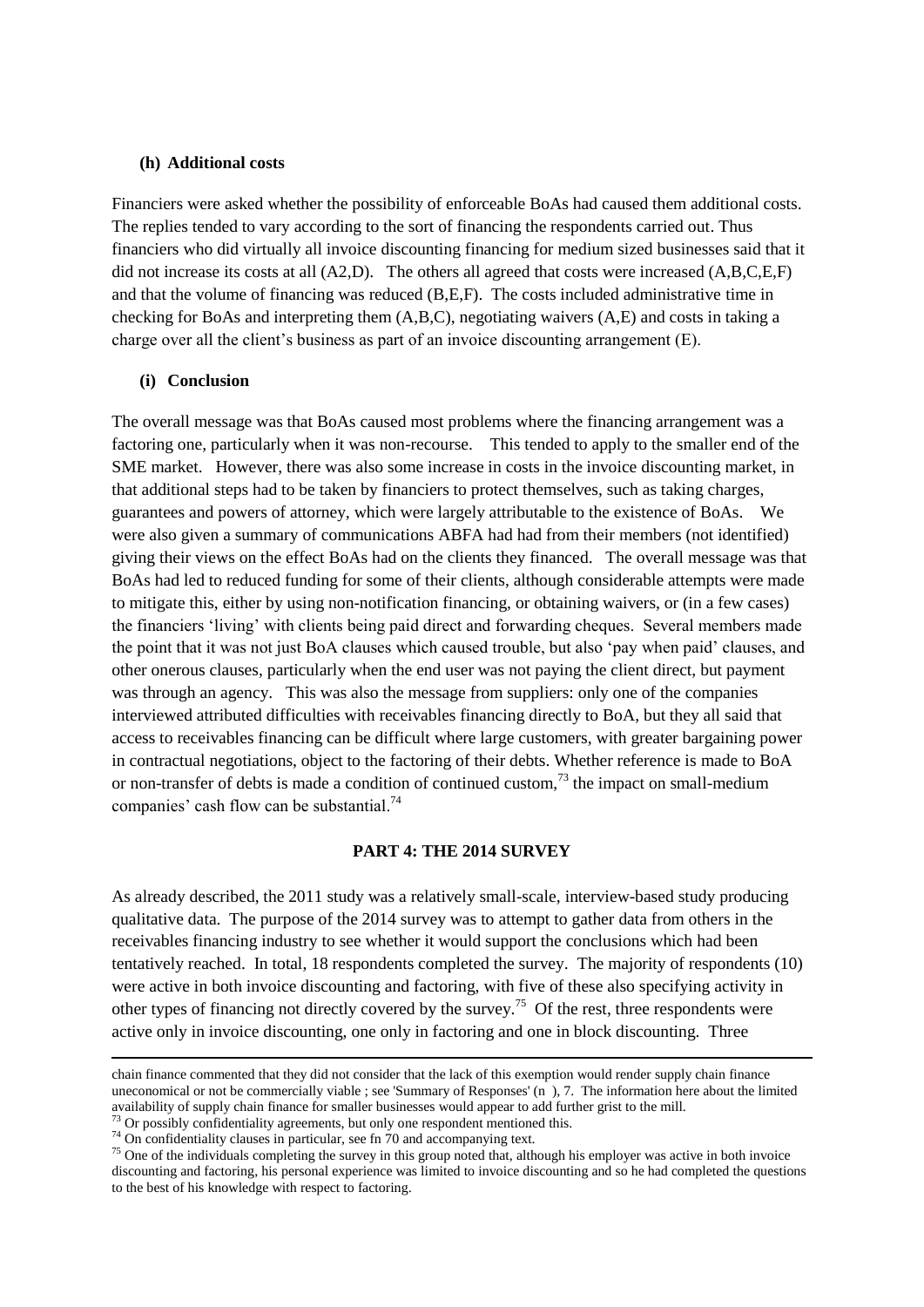professional advisers also submitted returns, two from the legal profession and one specialising in restructuring and recovery services.

#### **(a) Reactions to presence of BoA**

The 2014 survey supported the view that BoAs are more of a concern for financiers providing factoring services. When asked whether the fact that a contract contained a BoA would make it impossible for some businesses to raise finance against its receivables where it would otherwise have been able to do so, nine respondents replied that it would have this effect in factoring. Of those who specifically disagreed with respect to factoring (5), one was an individual who stated that he did not personally work in factoring, one said that the organisation always sought a waiver in respect of a factoring arrangement (whilst it only "sometimes" sought a waiver in respect of an invoice discounting arrangement) and the remaining three were all professional service providers rather than receivables financiers. Four respondents active only in invoice discounting made no selection in respect of factoring at all.

The picture was more mixed for invoice discounting. Eight respondents continued to hold the view that the presence of a BoA may prevent some businesses from raising finance against their receivables but seven felt that it would not (with three respondents making no selection).<sup>76</sup> One professional service provider continued to hold the view that the BoA would not act as a brake on an invoice discounting arrangement and was joined by six specialist invoice discounters who agreed. Three respondents completed the survey solely from the perspective of factoring (one legal adviser and two specialist factoring organisations).

The 2011 study found three reasons for this apparent distinction between invoice discounting and factoring, as follows : (i) the customers are not notified of the assignment in an invoice discounting arrangement, (ii) it is standard practice to take an all asset debenture (and, possibly, a power of attorney) in invoice discounting and (iii) proceeds are generally paid by the customer directly into a supplier trust account. The results from the 2014 survey suggest that the fact that customers are not notified of the assignment in an invoice discounting arrangement is the most important of these three reasons. We say this because the 2014 survey suggests that the practices of taking an all asset debenture and paying proceeds into trust accounts are now also widely employed in the factoring world.

Although thirteen respondents responded that they took all asset debentures with respect to invoice discounting, compared with only eleven respondents in factoring, respondents who made no selection accounted for the balance between the two. Trust arrangements also provided an important method of protection for both types of financier with thirteen respondents (in the case of invoice discounting) and ten respondents (in the case of factoring) identifying some combination of a declaration of trust and a requirement to hold proceeds in a separate account as a method of protecting themselves against the insolvency of an assignor. But the survey supported the conclusion that less use was made of the *Vandepitte* procedure as a method of enforcement, with only five invoice discounters and four factors responding that it was part of their tool kit. Instead, in addition to relying on the appointment of an administrator, respondents confirmed that they relied on persuading the assignor to pursue the debtor (ten respondents in the case of invoice discounting and eight in the case of factoring) and a power of

<sup>&</sup>lt;u>.</u>  $76$  One respondent who made no selection with respect to invoice discounting had identified his organisation as providing only factoring.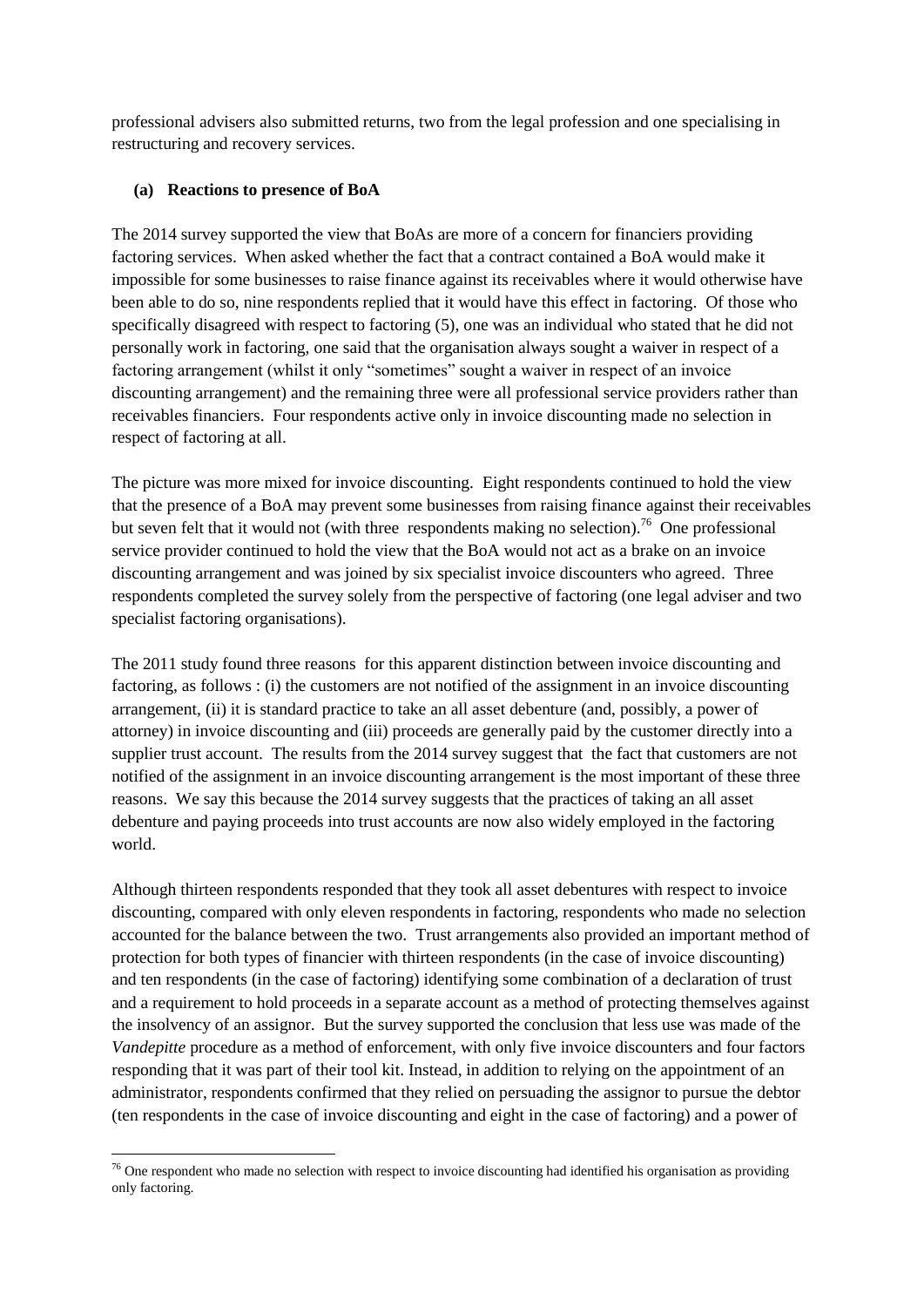attorney enabling them to bring a claim in the name of the assignor (nine respondents in the case of invoice discounting and seven in the case of factoring). Enforcement of a contractual obligation on the assignor to pursue the debtor was less popular (seven respondents in the case of invoice discounting and five in the case of factoring). The survey also identified a high incidence of taking personal guarantees from directors, although one legal adviser noted that this was particularly common at the lower end of the market.

#### **(b) Waiver of BoAs**

When asked whether they would seek a waiver of a BoA if one were identified, only one respondent, a factor, responded that they would always do so and two respondents who said that they would "sometimes" seek a waiver in a factoring arrangement said that they would never do so in an invoice discounting arrangement. Overall, seven respondents would never seek a waiver in an invoice discounting arrangement compared with only three in the case of factoring. This tends to support the view that BoAs are more of a concern for factors than they are for invoice discounters. Nonetheless, one respondent who responded that they would never seek a waiver for invoice discounting explicitly stated that they would not consider funding and equal numbers of respondents in both factoring and invoice discounting said that they would "sometimes" seek a waiver (nine). Nine respondents also confirmed that it is possible to identify contracts which may contain a prohibition when the customer is taken on, but ten felt the time and effort involved in obtaining a waiver to be "significant", with nine recording that a waiver would only sometimes being given. These results support the findings from the 2011 study that suggest the presence of BoAs increases costs for the financing industry.

The 2014 survey attempted to find out to what extent these costs are passed on to the customer, resulting in a higher cost of finance in the market. The survey results suggested that this is indeed the case, at least for some suppliers with a majority of respondents answering positively to a question on whether receivables are purchased at a greater discount to face value or the advance rate applied to the purchase of receivables reduced as a result of the possibility that the receivables contract may contain a BoA. However, responses suggested that this was the case only some of the time and respondents struggled to specify how much the cost of finance may be increased, with a majority either admitting that they could not put a number on it or making no selection in answer to a question designed to establish the range of the reduction. Of those who did provide a quantified answer, one invoice discounter and two factors put the reduction in the 0-5% range, three invoice discounters and three factors put it in the 0-10% range and two respondents considered that it might exceed 10% in both cases.<sup>77</sup>

#### **(c) Why BoAs are included in contracts**

1

Although the 2014 survey generally adopted a "tick box" approach, it did ask respondents for views on the use and purpose of BoAs. Once again, the results supported the results of the 2011 survey. Views were mixed on which companies made greatest use of BoAs, although the largest number of replies (8) specified large companies and government agencies. The majority of respondents agreed that the incidence of BoAs was "much the same as before". But just as the 2011 survey had found, a wide range of views were advanced as to why BoAs were included, ranging from a misguided attempt to ban the transfer of obligations, to a general dislike of dealing with factors, a desire to deal with the

 $77$  Responses to the BIS Proposal were similarly mixed as to whether the nullification of anti-assignment cluases would negate the cost of waivers and workarounds, although this may be due in part to other elements of the proposals such as the proposals for an exemption for supply chain finance and commercial confidentiality; see, 'Summary of Responses' (n 9), 11.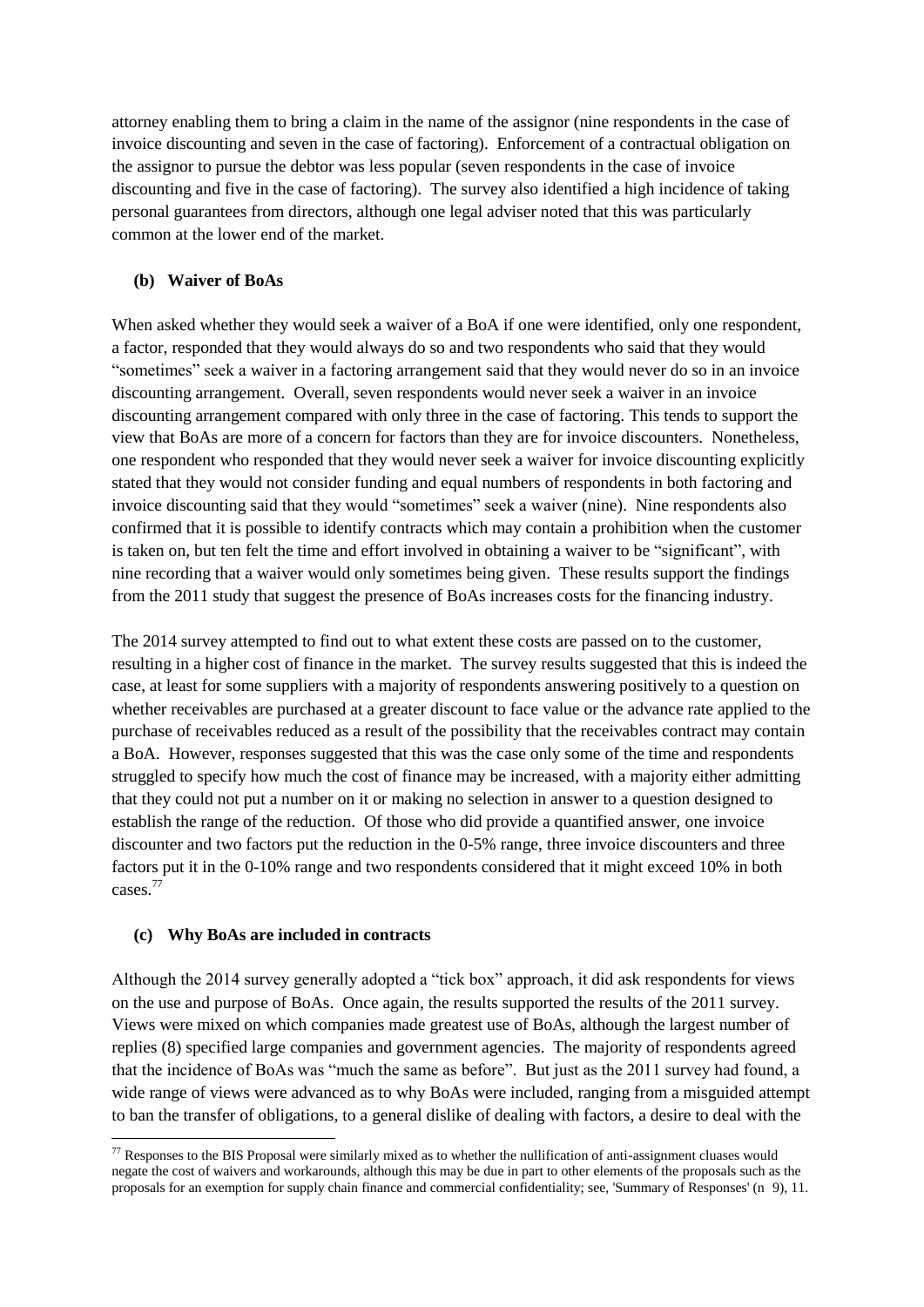party the customer has contracted with, $^{78}$  legal advice and boilerplate drafting. Once again, set off was not specifically identified as a concern.

#### **(d) Difficulty in relying on methods of protection.**

Opinion was roughly equally divided on whether respondents to the 2014 survey had experienced difficulty in relying on the methods of protection which have developed in the market to deal with the issues raised by BoAs. Seven respondents had experienced no difficulties, one replied that they had generally not experienced difficulties and three left no comment. Others responded positively that they had faced issues, although nothing emphatic was recorded. Interestingly, nine respondents agreed that, in the event the law was changed (such that a prohibition on assignment was not valid as against the assignee but could result in damages against an assignor who assigned in breach of such a prohibition), companies may be reluctant to seek financing backed by their debtor book due to concerns of inadvertent breach. This suggests that if any change in law were to be made in this area, the responsibilities of the assignor would need to be identified clearly, at least in the early years.<sup>79</sup>

#### **(e) Conclusion**

There are obvious challenges in any survey-based approach to collecting evidence in this area. It is for this reason that two different approaches were adopted – the interview-based data gathering in 2011 and the questionnaire-based approach of 2014. In the main the 2014 results do support the 2011 findings. They suggest, however, that methods of protection may be similar in both invoice discounting and factoring and that the more relaxed approach in invoice discounting may have more to do with the fact that the customer is not notified of the assignment. The 2014 survey suggests that the methods of protection which the industry has developed are working reasonably well but that they may also be increasing the cost of finance for some customers. They also suggest that if reform is introduced in this area, it will be important to identify the responsibilities of the assignor in order to avoid the unintended consequence of discouraging suppliers from seeking receivables financing for fear of their own liability in the event of breach of a BoA. But most of all, perhaps, they suggest that (pending reform) any hardening of the law in this area against the industry in court decisions could have an immediate and dramatic affect on the availability of receivables financing.

#### **PART 5: OTHER LAWS**

#### **(a) Introduction**

1

Many jurisdictions around the world have legislation or case law that has the effect of overriding BoAs on whole or in part. For convenience, we divide this summary into parts. It is, of necessity, very brief and there are many detailed qualifications and exceptions to the broad propositions we set out.

#### **(b) The Uniform Commercial Code and the PPSAs**

<sup>&</sup>lt;sup>78</sup> BIS sought views on whether invoice discounters should raise disputed invoices with the supplier of the goods or services. A majority disagreed, with three invoice discounters reporting that they raised disputes with the customer, in consultation with suppliers; see 'Summary of Responses' (n 9), 9.

<sup>&</sup>lt;sup>79</sup> For an increase in litigation after a change in law see RC Clark, 'The Interdisciplinary Study of Legal Evolution' (1981) 90 The Yale LJ 1238, 1248. The BIS proposal is for an outright prohibition.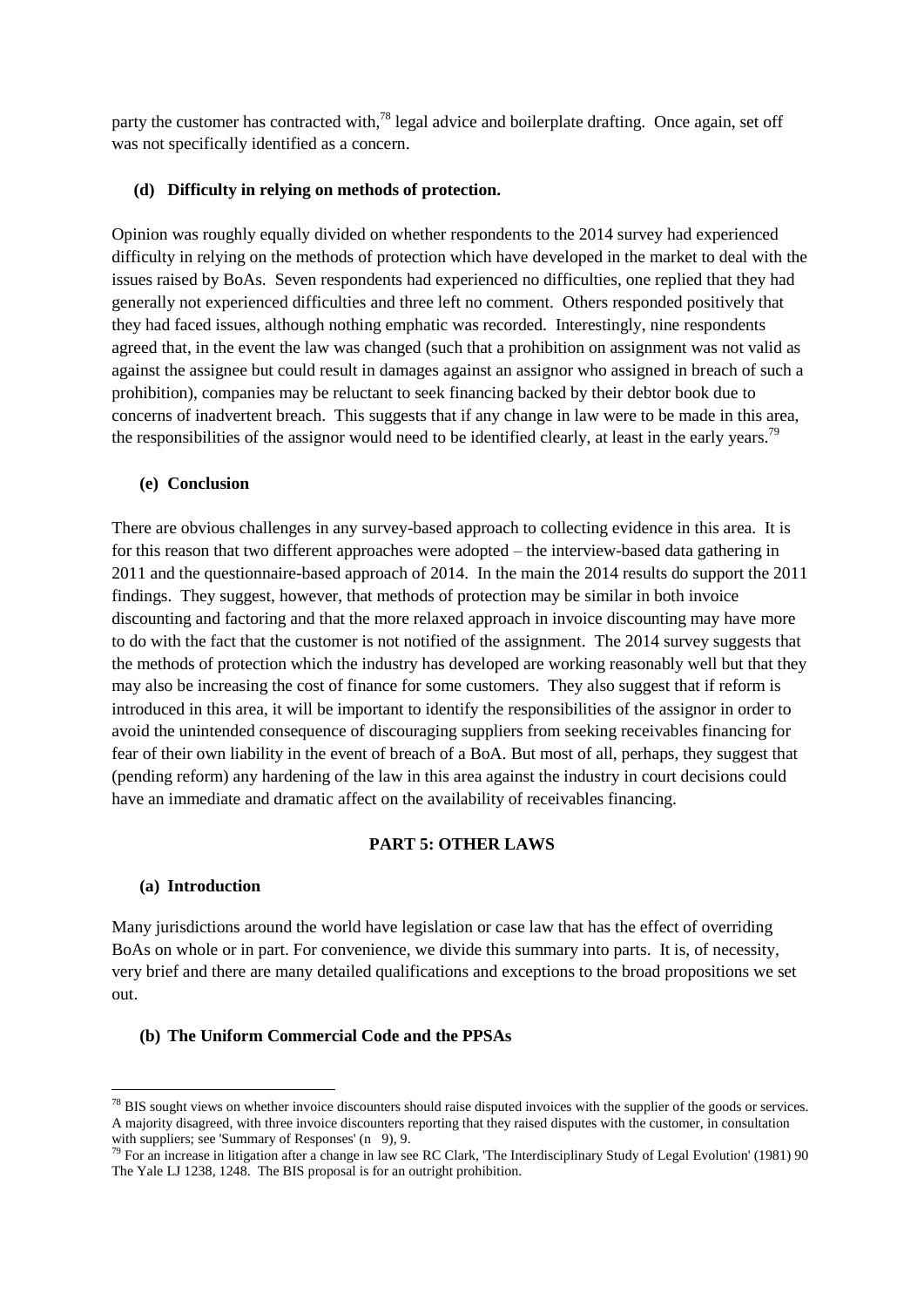In the United States, Article 9 of the Uniform Commercial Code (which governs both security over moveable property and outright assignments of "accounts", and which is in force in every State) provides that a term in a contract giving rise to an account<sup>80</sup> which prohibits or restricts its assignment, or which requires the account debtor's consent for assignment, is ineffective.<sup>81</sup> The general rule is that the anti-assignment override does not affect the enforceability of a confidentiality clause, even if the confidentiality clause (as a "practical" matter) indirectly "impairs" the ability to assign. So, the debtor can assign its rights notwithstanding a general anti-assignment clause, but the assignee (secured party) cannot obtain the confidential information because the confidentiality clause remains effective. But if the confidentiality clause is a disguised effort to make the contract nonassignable (for example, if the "confidential" information is not really confidential), then § 9-408 of the UCC would treat the provision as "directly" prohibiting assignment and would override it.

Many provinces in Canada have adopted Personal Property Security Acts which were modelled on an earlier version of Article 9; most of these have the same rule, save that the assignor may be liable in damages to the assignor for breach of contract.<sup>82</sup> The customer cannot, however, terminate the contract for breach of a BoA. Interestingly, the first PPSA to be adopted in Canada, the Ontario PPSA, did not originally contain an override, but this was heavily criticised by leading commentators<sup>83</sup> and an override (in similar terms to the other Canadian PPSAs) was introduced in 2006.84

The Personal Property Security Act in New Zealand (1999) does not contain an override, but the latest PPSA to be adopted, the Australian Personal Property Securities Act 2009, does.<sup>85</sup> The Australian Attorney-General's commentary on the Personal Property Securities Bill (2008) notes that the [proposed Section 81]

'recognises that it would be impractical for transferees of accounts to examine each contract for anti-assignment clauses. It is intended to promote the development of markets for accounts' by 'reducing transaction costs associated with dealings in accounts …'.

The recent review of the Australian PPSA notes that most respondents were in favour of retaining the override, and suggested various amendments, including extending it to overriding clauses banning the grant of security interests as well as 'transfers', which would reflect the position in the US and Canada.<sup>86</sup>

#### **(c) German law**

<sup>&</sup>lt;sup>80</sup> For present purposes it may be said that "an account" under the UCC is equivalent to a trade receivable plus some other items (such as sums due under credit cards and "health care receivables") with which we are not concerned..  $1$  UCC § 9-406(d).

 $82$  E.g. Saskatchewan PPSA, s 41(9). This also seems to be an answer to the confidentiality point in Canada; if the debt is assigned in breach of a BoA and in breach of confidentiality provisions, the customer would retain a right to sue for damages but would need to show loss. Anecdotal evidence suggests that this has not given rise to significant issues in Canada. <sup>83</sup> J Ziegel and D Denomme, *The Ontario Personal Property Security Act Commentary and Analysis* (2nd ed, LexisNexis Canada 2000) para 40.5.

<sup>84</sup> Ontario PPSA s 41(1.), (am 2006, c. 34, Sched. E, s. 11 (4).

<sup>85</sup> Australian PPSA 2010, s 81.

<sup>&</sup>lt;sup>86</sup> B Whittaker, *Review of the [Australian] PPSA 2009 Final Report* (2015) paragraph 7.11.3.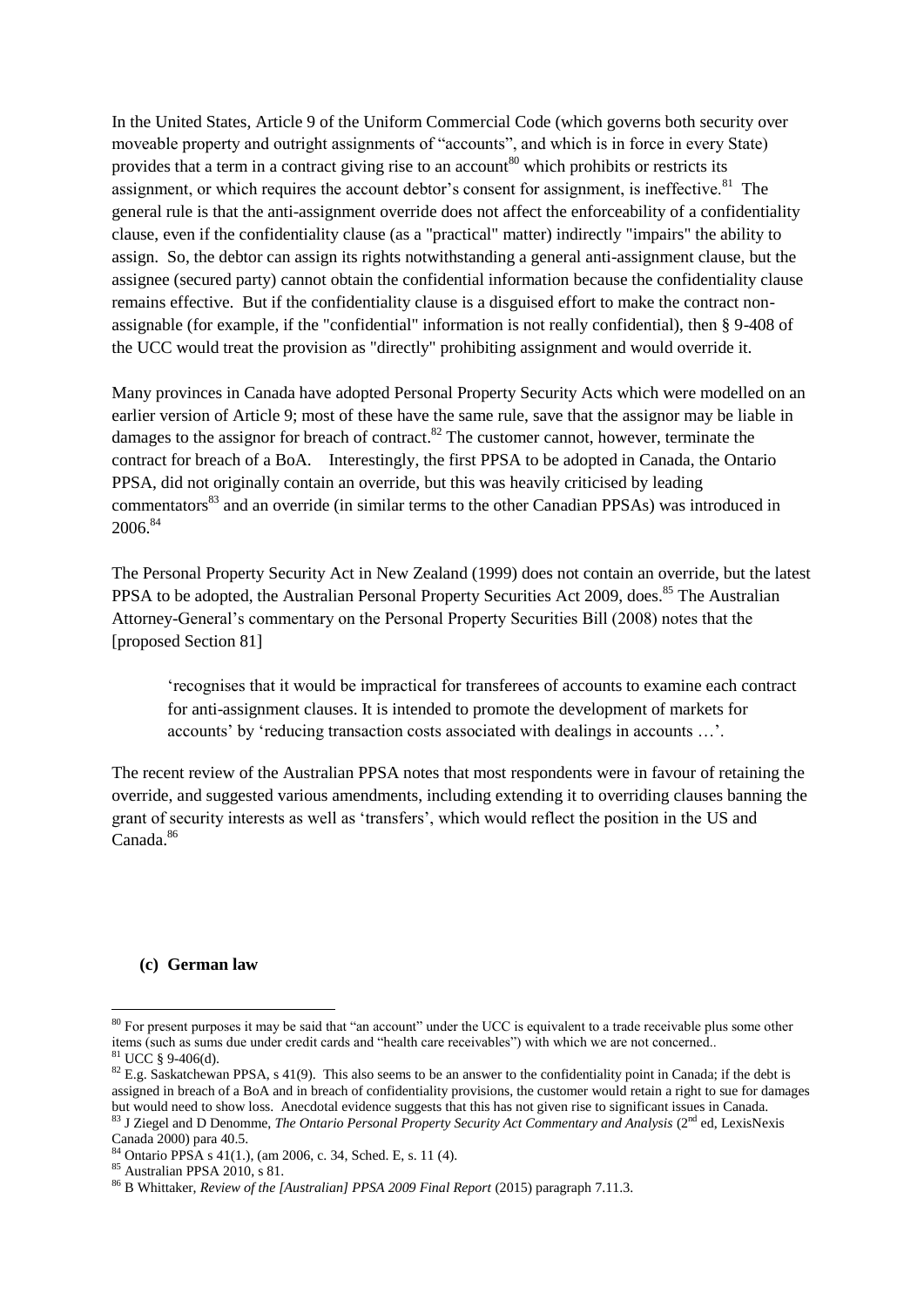German law also makes BoAs in receivables in commercial contracts ineffective.<sup>87</sup> §354a HGB (Commercial Code), a new section which was introduced in 1994, makes an assignment of a claim arising from a commercial transaction (other than loan agreements when the lender is a financial institution<sup>88</sup>) effective despite a BoA.

As the debtor, under a non-assignment clause, is still free to pay the assignor notwithstanding the assignment, the assignee may find himself in an uncomfortable situation: if the debtor has paid to the assignor and insolvency proceedings over the assignor's estate are opened before transferral of the amount to the assignee, the assignee is left with only a claim for unjustified enrichment against the assignor's insolvent estate. This obligation will hardly ever be fully honoured by the assignor's trustee in the case of an insolvency. In order to avoid this, the assignee may stipulate that the assignor shall receive payment from the debtor and book this money on a separate account. As the money thus received is still identifiable in the insolvent estate, the assignee can claim that sum of money under § 48 InsO. The same applies where the debtor pays to the assignor's trustee in insolvency after the opening of insolvency proceedings.<sup>89</sup>

Although the position is not entirely clear, it appears that the German provision does not prevent the obligation not to assign being effective between the parties, so that contractual remedies are available to the customer. $90$ 

#### **(d) French law**

It appears that French law has reached the same results as the PPSAs, though by two quite different routes.

First, assignment of claims arising in the course of a supplier's business to credit institutions was made possible by the Loi Dailly (1981).<sup>91</sup> The Cour de Cassation has decided<sup>92</sup> that a prohibition of assignment does not prevent the transfer of the claim to the credit institution. The reasoning appears to be that the credit institution, the assignee, was not a party to the prohibition stipulated between debtor and assignor, and so the prohibition does not have any effect on it. An assignment contrary to such a prohibition can nevertheless probably impose a liability for damages upon the assignor towards the  $dektor.<sup>93</sup>$ 

Secondly, due to the formal requirements of assignment, the French legal system had found other ways to transfer claims before legislation intervened in 1981. The subrogation personnelle (Civil Code, Articles 1249 et seq.) provides the legal framework for the French factoring business: the factor pays the debtor's debt to his client, and without any further arrangements the claim is thus transferred to the factor. As this effect is provided for by law, it is not conceivable that any prohibitions on transfer of claims could hinder the transfer of claims by way of subrogation.<sup>94</sup>

<sup>1</sup> <sup>87</sup> They are effective in other types of contracts, see BGB §399.

<sup>88</sup> §354a(2) HGB. This was added in 2008 by the Gesetz sur Begrenzung der mit Finanzinvestitionen verdbundenen Risiken of 12 August 2008.

<sup>89</sup> Rasche, European Legal Forum (E) 3-2002, 133, 137

 $90$  ibid.

 $91$  Loi 81-1 of 2 January 1981. A more recent development, enabling fiduciary assignments to be made, was introduced in 2007 (art. 2018-2 C. civil). This followed the form of the Loi Dailly and so it is likely that the same reasoning applies to this type of assignment.

<sup>&</sup>lt;sup>92</sup> Cass Com 21 November 2000, Recueil Dalloz 2001.123

<sup>93</sup> Rasche, European Legal Forum (E) 3-2002, 133, 135.

 $94$  ibid.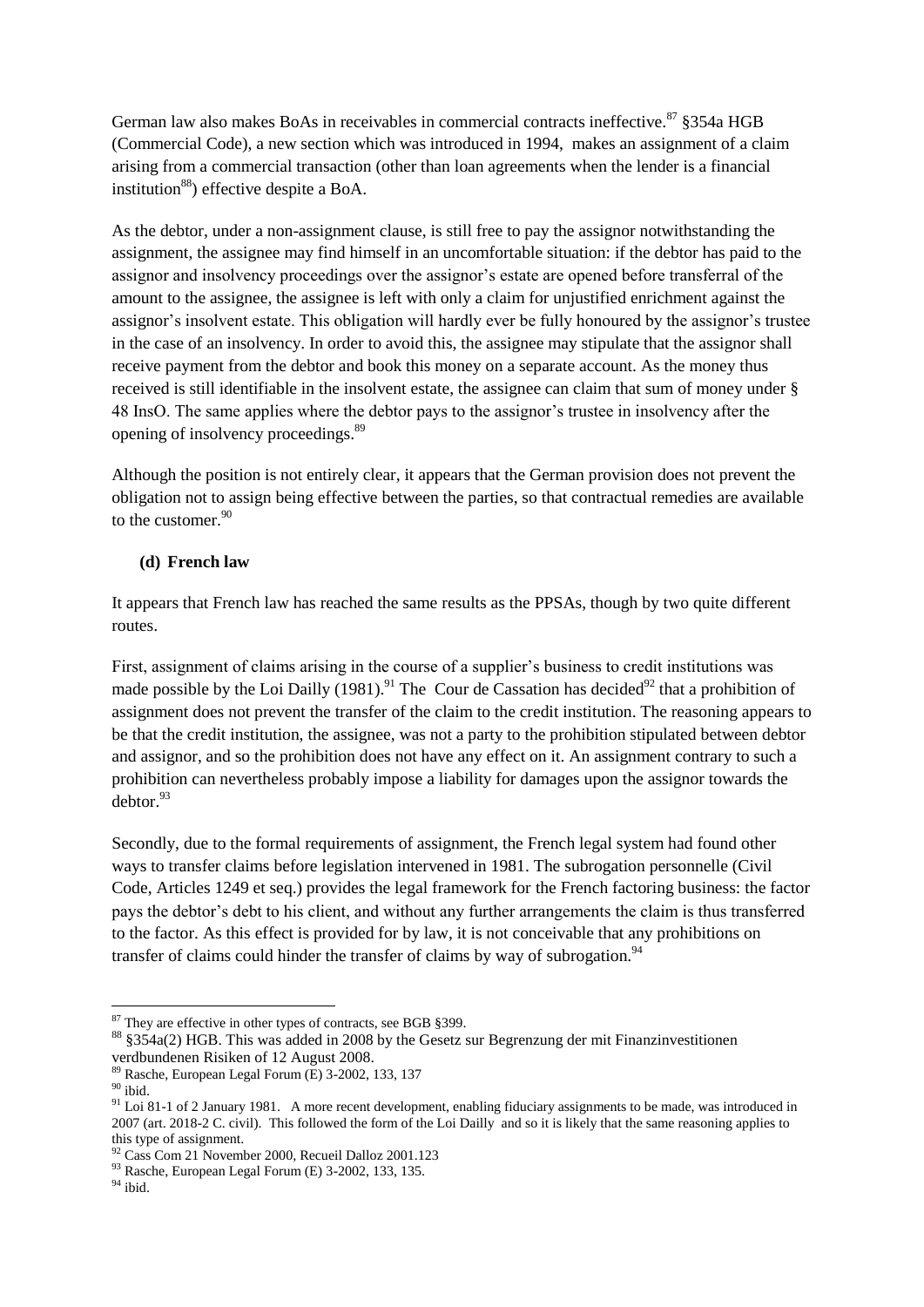#### **(e) Other civil code countries**

A number of other countries which have civil codes have adopted the approach that a BoA is not effective against a third party assignee unless (at least in some countries) the assignee knew of the BoA at the time it took the assignment.<sup>95</sup>

#### **(f) International Conventions**

1

The UNIDROIT Convention on International Factoring, Art 6(1) and the 2001 UN Convention on the Assignment of Receivables in International Trade, Art 9 contain this rule also.<sup>96</sup> The same is true of the draft Model Law being prepared by UNCITRAL.<sup>97</sup> In each case, the provision is similar to that in the Canadian PPSAs, so that the assignor is still liable in damages for breach but that the customer cannot terminate the contract as a result of that breach.

#### **PART 6 CONCLUSION**

The foregoing discussion brings us to a conclusion on the case for reform of English law on BoA having regard to the current legal position, the results of the 2011 and 2014 studies and the approach adopted in other jurisdictions. As we have shown in Part 2, very broadly English law currently respects the right of a debtor to prohibit assignment of a debt in its contact with its creditor but an assignment is likely to have some effect between the creditor assignor and the third party assignee. Nonetheless, several challenges remain for the third party assignee because of the absence of direct rights against the customer.

The 2011 and 2014 studies discussed in Parts 3 and 4 suggested that customers do have genuine interests in BoAs, in particular they often have concerns about having to deal with a financier in place of the original supplier. So parties may have good reasons for including a BoA in their contract. Nonetheless, on the current law BoAs do seem to have an effect on receivables financing that is out of proportion to the benefits that the BoA will bring to the customer. The current law would, we think, be totally unsatisfactory were it not for the "workarounds" that are available to deal with these challenges and that we described in Part 2.

The 2011 and 2014 studies discussed in Parts 3 and 4 confirmed that the receivables financing industry does indeed rely heavily on some of these workarounds. Yet, as we showed in Part 2, a number of uncertainties remain with these workarounds leading to the risk that a judicial decision could harden the law against them and consequently destabilise the ongoing provision of receivables financing. We therefore conclude that there is merit in reform, particularly given the ongoing challenge for SME Britain in accessing finance.

We advocate a straightforward nullification without the possibility of a damages claim between the customer and supplier for breach of contract, following the US model. This is so that one area of uncertainty is not replaced with another (with the result that, at best, transaction costs are not reduced

<sup>&</sup>lt;sup>95</sup> Other countries that have overrides, at least partially, are: Korean Civil Code, s 449(2); Japanese Civil Code, s 466(2); Italian Civil Code, s 1260(2); Greek Civil Code, s 466(2); Portuguese Civil Code, s 577(2); Spanish Civil Code, s 1112. In Korea, Japan, Italy and Portugal, the BOA clause is invalid against a third party assignee who does not know of it.

<sup>&</sup>lt;sup>96</sup> See too O Lando and others (eds), *Principles of European Contract Law, Part III* (Kluwer 2003), art 11:301; V Bar and others (eds), *Draft Common Frame of Reference* (2009), art III-5:108; *Unidroit Principles of International Contracts* (3rd ed, 2010), art 9.1.9(1). The PECL and Unidroit rules apply to assignment of monetary claims in general, which does not seem to be supportable for reasons given above.

<sup>97</sup> See http://daccess-dds-ny.un.org/doc/UNDOC/LTD/V15/052/64/PDF/V1505264.pdf?OpenElement